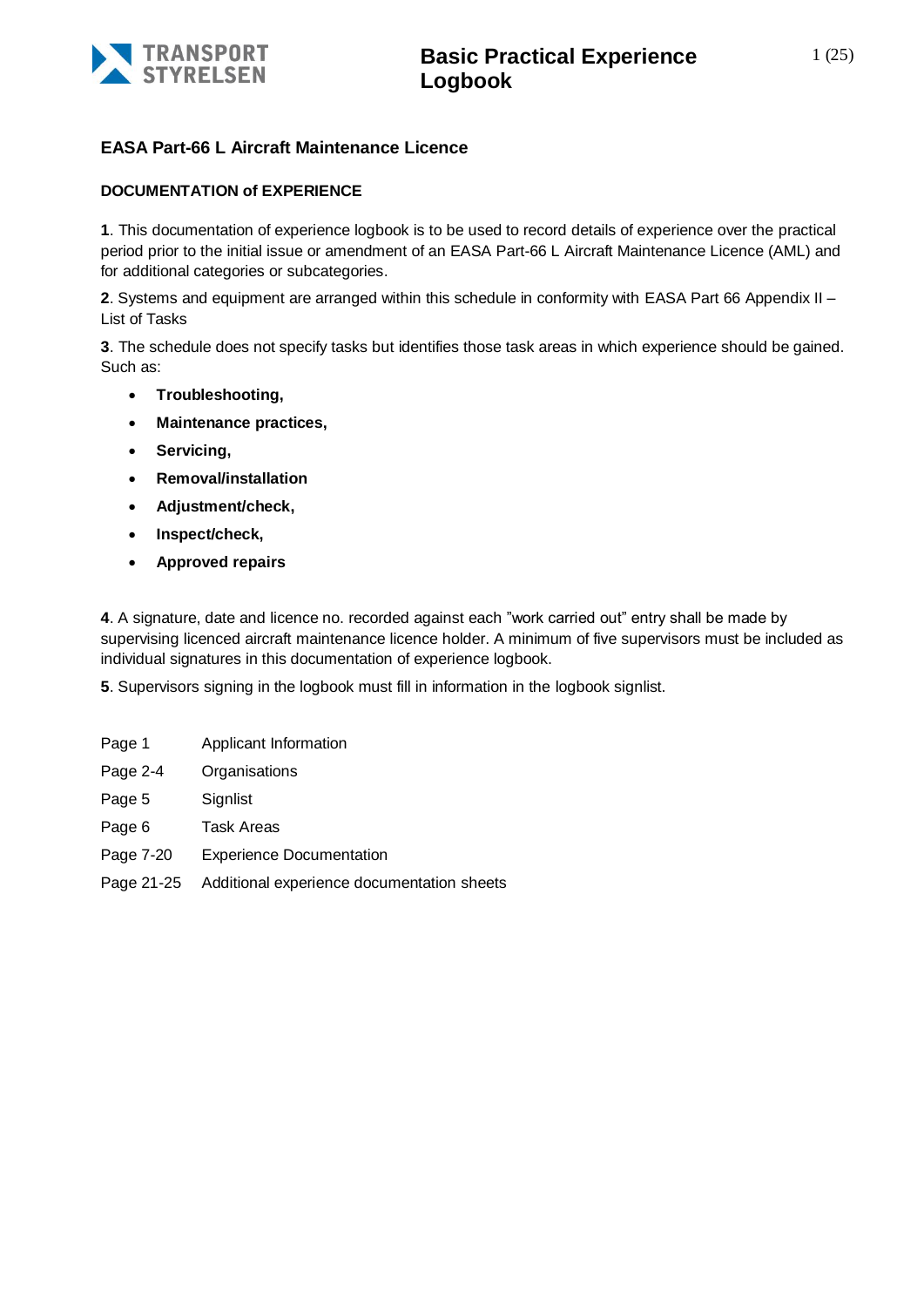

#### **Organisation No 1**

| Name of applicant                                                                                                                                                                              |    |                                                                                                 |                                                                     |  |  |  |
|------------------------------------------------------------------------------------------------------------------------------------------------------------------------------------------------|----|-------------------------------------------------------------------------------------------------|---------------------------------------------------------------------|--|--|--|
| AML licence no and/or Date of birth                                                                                                                                                            |    | License category L, tick in the applicable subcategory                                          |                                                                     |  |  |  |
|                                                                                                                                                                                                |    | L1C $\Box$ L1 $\Box$ L2C $\Box$ L2 $\Box$ L3H $\Box$ L3G $\Box$ L4H $\Box$ L4G $\Box$ L5 $\Box$ |                                                                     |  |  |  |
| Company / Org / Certifying LAE                                                                                                                                                                 |    |                                                                                                 | Part-M / Part-145 / Part-CAU maint<br>approval no or AML licence no |  |  |  |
| <b>Training period</b>                                                                                                                                                                         |    |                                                                                                 |                                                                     |  |  |  |
| From                                                                                                                                                                                           | To | Days                                                                                            | Hours                                                               |  |  |  |
| The signature below signs for the accuracy of this document and that the applicant has met the relevant<br>maintenance experience requirements of AMC 66.A.30(a) Basic Experience Requirements |    |                                                                                                 |                                                                     |  |  |  |
| Part-M /Part145/ Part-CAU maint approval no or AML licence no<br>Date                                                                                                                          |    |                                                                                                 |                                                                     |  |  |  |
| <b>Signature of Quality Manager</b><br>Name                                                                                                                                                    |    |                                                                                                 |                                                                     |  |  |  |

#### **Organisation No 2**

| Name of applicant                                                                                                                                                                              |    |                                                                                                 |                                                                   |  |
|------------------------------------------------------------------------------------------------------------------------------------------------------------------------------------------------|----|-------------------------------------------------------------------------------------------------|-------------------------------------------------------------------|--|
| AML licence no and/or Date of birth                                                                                                                                                            |    | License category L, tick in the applicable subcategory                                          |                                                                   |  |
|                                                                                                                                                                                                |    | L1C $\Box$ L1 $\Box$ L2C $\Box$ L2 $\Box$ L3H $\Box$ L3G $\Box$ L4H $\Box$ L4G $\Box$ L5 $\Box$ |                                                                   |  |
| Company /Org/ Certifying LAE                                                                                                                                                                   |    |                                                                                                 | Part-M /Part-145/ Part-CAU maint<br>approval no or AML licence no |  |
| <b>Training period</b>                                                                                                                                                                         |    |                                                                                                 |                                                                   |  |
| From                                                                                                                                                                                           | To | Days                                                                                            | Hours                                                             |  |
| The signature below signs for the accuracy of this document and that the applicant has met the relevant<br>maintenance experience requirements of AMC 66.A.30(a) Basic Experience Requirements |    |                                                                                                 |                                                                   |  |
| Date                                                                                                                                                                                           |    | Part-M /Part145/ Part-CAU maint approval no or AML licence no                                   |                                                                   |  |
| <b>Signature of Quality Manager</b>                                                                                                                                                            |    | Name                                                                                            |                                                                   |  |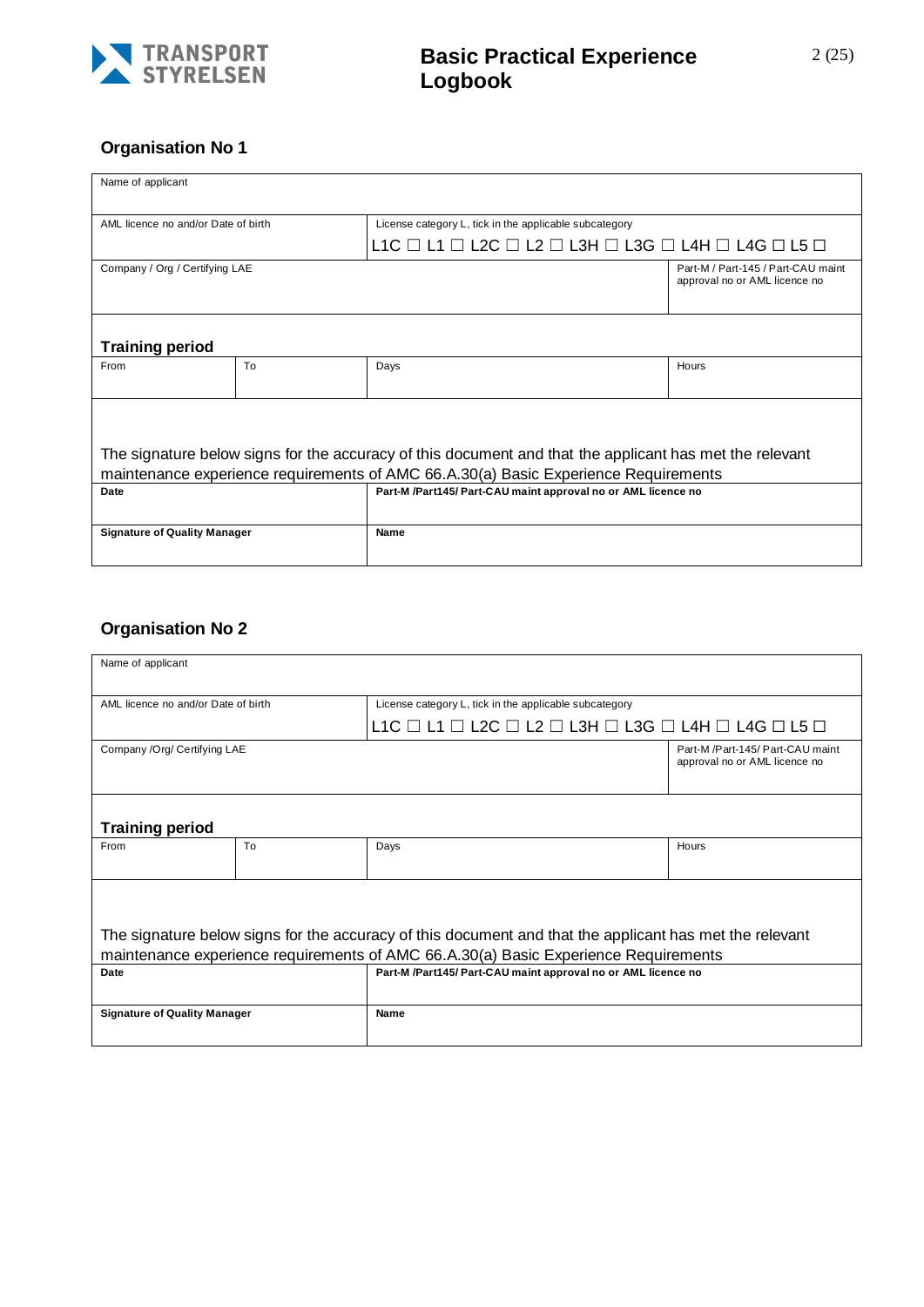

#### **Organisation No 3**

| Name of applicant                                                                                                                                                                              |    |                                                                                                 |                                                                   |  |  |
|------------------------------------------------------------------------------------------------------------------------------------------------------------------------------------------------|----|-------------------------------------------------------------------------------------------------|-------------------------------------------------------------------|--|--|
| AML licence no and/or Date of birth                                                                                                                                                            |    | License category L, tick in the applicable subcategory                                          |                                                                   |  |  |
|                                                                                                                                                                                                |    | L1C $\Box$ L1 $\Box$ L2C $\Box$ L2 $\Box$ L3H $\Box$ L3G $\Box$ L4H $\Box$ L4G $\Box$ L5 $\Box$ |                                                                   |  |  |
| Company /Org/ Certifying LAE                                                                                                                                                                   |    |                                                                                                 | Part-M /Part-145/ Part-CAU maint<br>approval no or AML licence no |  |  |
| <b>Training period</b>                                                                                                                                                                         |    |                                                                                                 |                                                                   |  |  |
| From                                                                                                                                                                                           | To | Days                                                                                            | Hours                                                             |  |  |
| The signature below signs for the accuracy of this document and that the applicant has met the relevant<br>maintenance experience requirements of AMC 66.A.30(a) Basic Experience Requirements |    |                                                                                                 |                                                                   |  |  |
| Date                                                                                                                                                                                           |    | Part-M /Part145/ Part-CAU maint approval no or AML licence no                                   |                                                                   |  |  |
| <b>Signature of Quality Manager</b>                                                                                                                                                            |    | Name                                                                                            |                                                                   |  |  |

#### **Organisation No 4**

| Name of applicant                                                                                                                                                                              |    |                                                                                                 |                                                                   |  |
|------------------------------------------------------------------------------------------------------------------------------------------------------------------------------------------------|----|-------------------------------------------------------------------------------------------------|-------------------------------------------------------------------|--|
| AML licence no and/or Date of birth                                                                                                                                                            |    | License category L, tick in the applicable subcategory                                          |                                                                   |  |
|                                                                                                                                                                                                |    | L1C $\Box$ L1 $\Box$ L2C $\Box$ L2 $\Box$ L3H $\Box$ L3G $\Box$ L4H $\Box$ L4G $\Box$ L5 $\Box$ |                                                                   |  |
| Company /Org/ Certifying LAE                                                                                                                                                                   |    |                                                                                                 | Part-M /Part-145/ Part-CAU maint<br>approval no or AML licence no |  |
| <b>Training period</b>                                                                                                                                                                         |    |                                                                                                 |                                                                   |  |
| From                                                                                                                                                                                           | To | Days                                                                                            | Hours                                                             |  |
| The signature below signs for the accuracy of this document and that the applicant has met the relevant<br>maintenance experience requirements of AMC 66.A.30(a) Basic Experience Requirements |    |                                                                                                 |                                                                   |  |
| Part-M /Part145/ Part-CAU maint approval no or AML licence no<br>Date                                                                                                                          |    |                                                                                                 |                                                                   |  |
| <b>Signature of Quality Manager</b>                                                                                                                                                            |    | Name                                                                                            |                                                                   |  |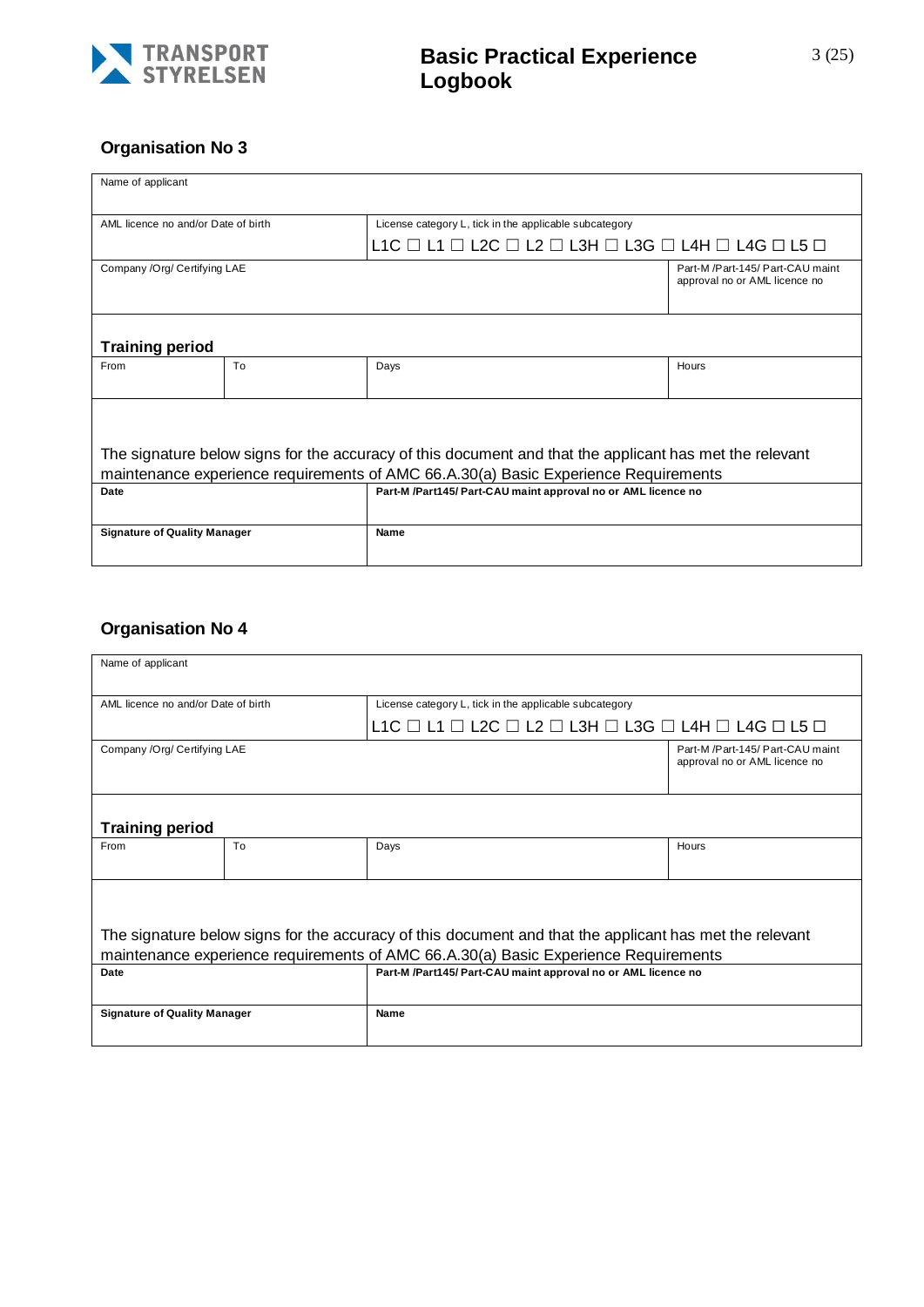

#### **Organisation No 5**

| Name of applicant                                                                                                                                                                              |                |                                                                                                 |                                                                   |  |  |
|------------------------------------------------------------------------------------------------------------------------------------------------------------------------------------------------|----------------|-------------------------------------------------------------------------------------------------|-------------------------------------------------------------------|--|--|
| AML licence no and/or Date of birth                                                                                                                                                            |                | License category L, tick in the applicable subcategory                                          |                                                                   |  |  |
|                                                                                                                                                                                                |                | L1C $\Box$ L1 $\Box$ L2C $\Box$ L2 $\Box$ L3H $\Box$ L3G $\Box$ L4H $\Box$ L4G $\Box$ L5 $\Box$ |                                                                   |  |  |
| Company /Org/ Certifying LAE                                                                                                                                                                   |                |                                                                                                 | Part-M /Part-145/ Part-CAU maint<br>approval no or AML licence no |  |  |
| <b>Training period</b>                                                                                                                                                                         |                |                                                                                                 |                                                                   |  |  |
| From                                                                                                                                                                                           | T <sub>o</sub> | Days                                                                                            | Hours                                                             |  |  |
| The signature below signs for the accuracy of this document and that the applicant has met the relevant<br>maintenance experience requirements of AMC 66.A.30(a) Basic Experience Requirements |                |                                                                                                 |                                                                   |  |  |
| Date                                                                                                                                                                                           |                | Part-M /Part145/ Part-CAU maint approval no or AML licence no                                   |                                                                   |  |  |
| <b>Signature of Quality Manager</b>                                                                                                                                                            |                | Name                                                                                            |                                                                   |  |  |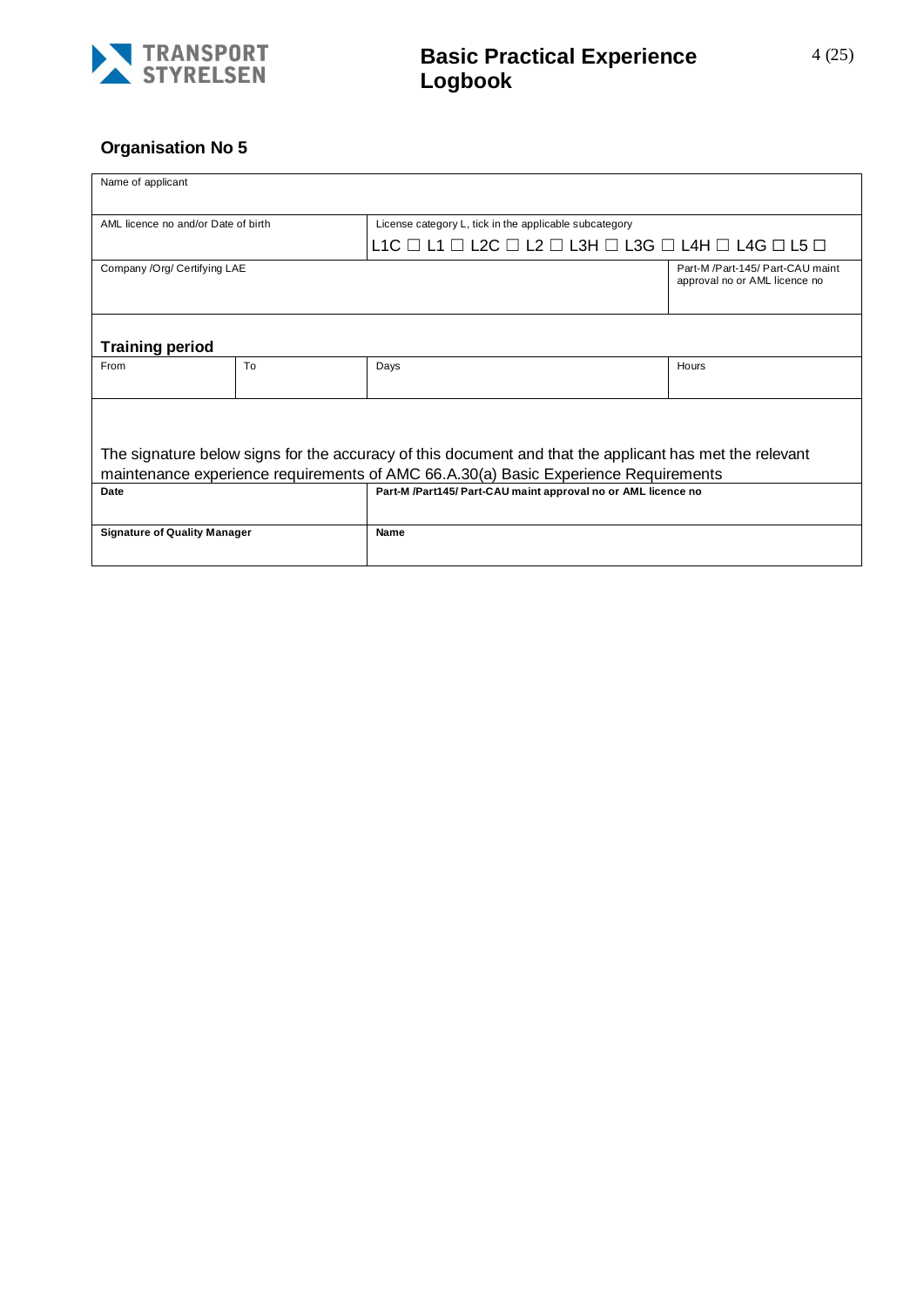

#### **Supervisor signlist**

| Name of supervisor | <b>EASA Part 66</b><br>licence number | Company | <b>Company</b><br>authorization<br>number | <b>Stamp</b> | <b>Signature</b> |
|--------------------|---------------------------------------|---------|-------------------------------------------|--------------|------------------|
|                    |                                       |         |                                           |              |                  |
|                    |                                       |         |                                           |              |                  |
|                    |                                       |         |                                           |              |                  |
|                    |                                       |         |                                           |              |                  |
|                    |                                       |         |                                           |              |                  |
|                    |                                       |         |                                           |              |                  |
|                    |                                       |         |                                           |              |                  |
|                    |                                       |         |                                           |              |                  |
|                    |                                       |         |                                           |              |                  |
|                    |                                       |         |                                           |              |                  |
|                    |                                       |         |                                           |              |                  |
|                    |                                       |         |                                           |              |                  |
|                    |                                       |         |                                           |              |                  |
|                    |                                       |         |                                           |              |                  |
|                    |                                       |         |                                           |              |                  |
|                    |                                       |         |                                           |              |                  |
|                    |                                       |         |                                           |              |                  |
|                    |                                       |         |                                           |              |                  |
|                    |                                       |         |                                           |              |                  |
|                    |                                       |         |                                           |              |                  |
|                    |                                       |         |                                           |              |                  |

.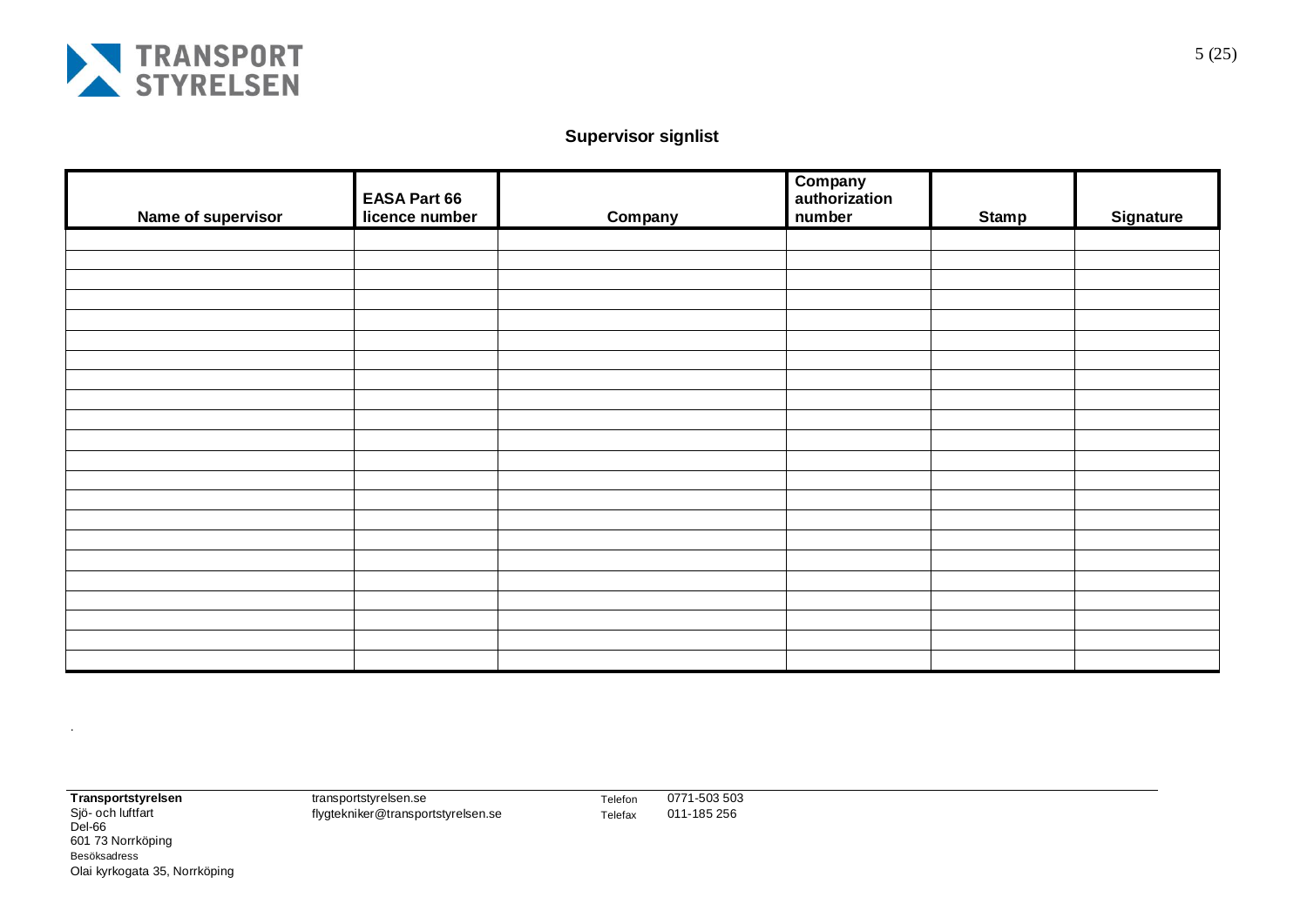

| <b>Task area</b>                                        | <b>Task area</b>                        |
|---------------------------------------------------------|-----------------------------------------|
| <b>AIRFRAME GENERAL</b>                                 | <b>ELECTRIC POWERPLANT</b>              |
| <b>General Activities</b>                               | Electric motor powered sailplanes       |
| Levelling and weighing                                  |                                         |
| Fuselage, wings and tail surfaces                       | <b>JET POWERPLANT</b>                   |
| Flight Controls and Flight Control Systems              | Jet turbine powered sailplanes          |
| <b>Electrical Systems</b>                               |                                         |
| <b>Avionics Systems</b>                                 | <b>RADIO</b>                            |
| Cabin Equipment / Systems                               | Avionic systems installed in Sailplanes |
|                                                         |                                         |
| SELF SUSTAINING SAILPLANE AND MOTOR GLIDERS             | <b>ENGINE OVERHAUL</b>                  |
| <b>Piston Engines General</b>                           | Overhaul of non-type certified engines  |
| Propeller                                               |                                         |
| Fuel                                                    |                                         |
| Fuel and control                                        |                                         |
| Exhaust                                                 |                                         |
| Ignition systems                                        |                                         |
| <b>Engine Indicating</b>                                |                                         |
|                                                         |                                         |
| <b>WOOD REPAIR RATING</b>                               |                                         |
| Wooden structures / Metal tubes and fabric              |                                         |
|                                                         |                                         |
| <b>COMPOSITE REPAIR RATING</b>                          |                                         |
| <b>Composite Structures</b>                             |                                         |
|                                                         |                                         |
| <b>METAL REPAIR RATING</b>                              |                                         |
| Metal skin structures                                   |                                         |
| Major repairs as applicable to the above repair ratings |                                         |
|                                                         |                                         |
|                                                         |                                         |
|                                                         |                                         |
|                                                         |                                         |
|                                                         |                                         |
|                                                         |                                         |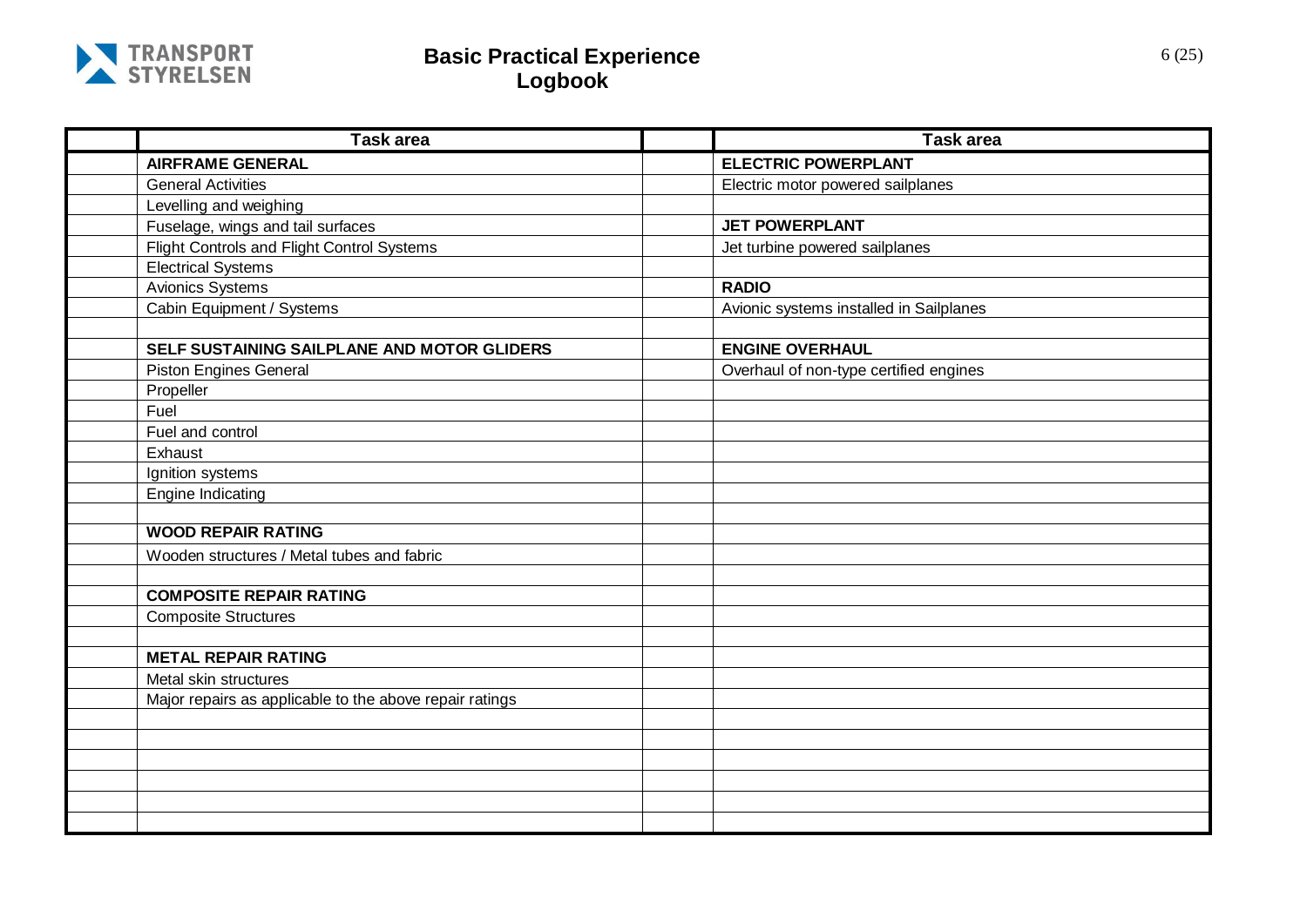

|                         |                                                                  | <b>Aircraft type</b> | <b>Aircraft</b> | Workorder/ | <b>Work carried out</b><br>and ref to<br>approved data | Date work | <b>Signature</b><br>& Licence<br>No. |
|-------------------------|------------------------------------------------------------------|----------------------|-----------------|------------|--------------------------------------------------------|-----------|--------------------------------------|
| Area<br><b>AIRFRAME</b> | <b>Task area</b>                                                 | / category           | reg             | Log seq    | (AMM)                                                  | performed |                                      |
| <b>GENERAL</b>          |                                                                  |                      |                 |            |                                                        |           |                                      |
|                         | <b>General Activities</b>                                        |                      |                 |            |                                                        |           |                                      |
|                         | Internal and external placards; check or<br>replace              |                      |                 |            |                                                        |           |                                      |
|                         | <b>Annual Inspection Documentation</b>                           |                      |                 |            |                                                        |           |                                      |
|                         | Review records for compliance with<br>airworthiness directives   |                      |                 |            |                                                        |           |                                      |
|                         | <b>Five Annual Inspections</b>                                   |                      |                 |            |                                                        |           |                                      |
|                         | Inspection after an occurrence or<br>damage                      |                      |                 |            |                                                        |           |                                      |
|                         | Dismantling/reinstallation of wings and<br>empennages            |                      |                 |            |                                                        |           |                                      |
|                         | Cleaning and lubrication                                         |                      |                 |            |                                                        |           |                                      |
|                         | Life extension inspections                                       |                      |                 |            |                                                        |           |                                      |
|                         |                                                                  |                      |                 |            |                                                        |           |                                      |
|                         |                                                                  |                      |                 |            |                                                        |           |                                      |
|                         | <b>Levelling and weighing</b>                                    |                      |                 |            |                                                        |           |                                      |
|                         | Level the sailplane                                              |                      |                 |            |                                                        |           |                                      |
|                         | Weighing, Weight & Balance Sheet                                 |                      |                 |            |                                                        |           |                                      |
|                         | Prepare a weight and balance<br>amendment                        |                      |                 |            |                                                        |           |                                      |
|                         | Check the list of equipment                                      |                      |                 |            |                                                        |           |                                      |
|                         |                                                                  |                      |                 |            |                                                        |           |                                      |
|                         |                                                                  |                      |                 |            |                                                        |           |                                      |
|                         | Fuselage, wings and tail surfaces                                |                      |                 |            |                                                        |           |                                      |
|                         | Fuselage and fin; Inspection, cleaning<br>and waxing             |                      |                 |            |                                                        |           |                                      |
|                         | Wings; Inspection, play, frequency<br>check, cleaning and waxing |                      |                 |            |                                                        |           |                                      |
|                         | Tail surfaces; Inspection, cleaning and<br>waxing                |                      |                 |            |                                                        |           |                                      |
|                         |                                                                  |                      |                 |            |                                                        |           |                                      |
|                         |                                                                  |                      |                 |            |                                                        |           |                                      |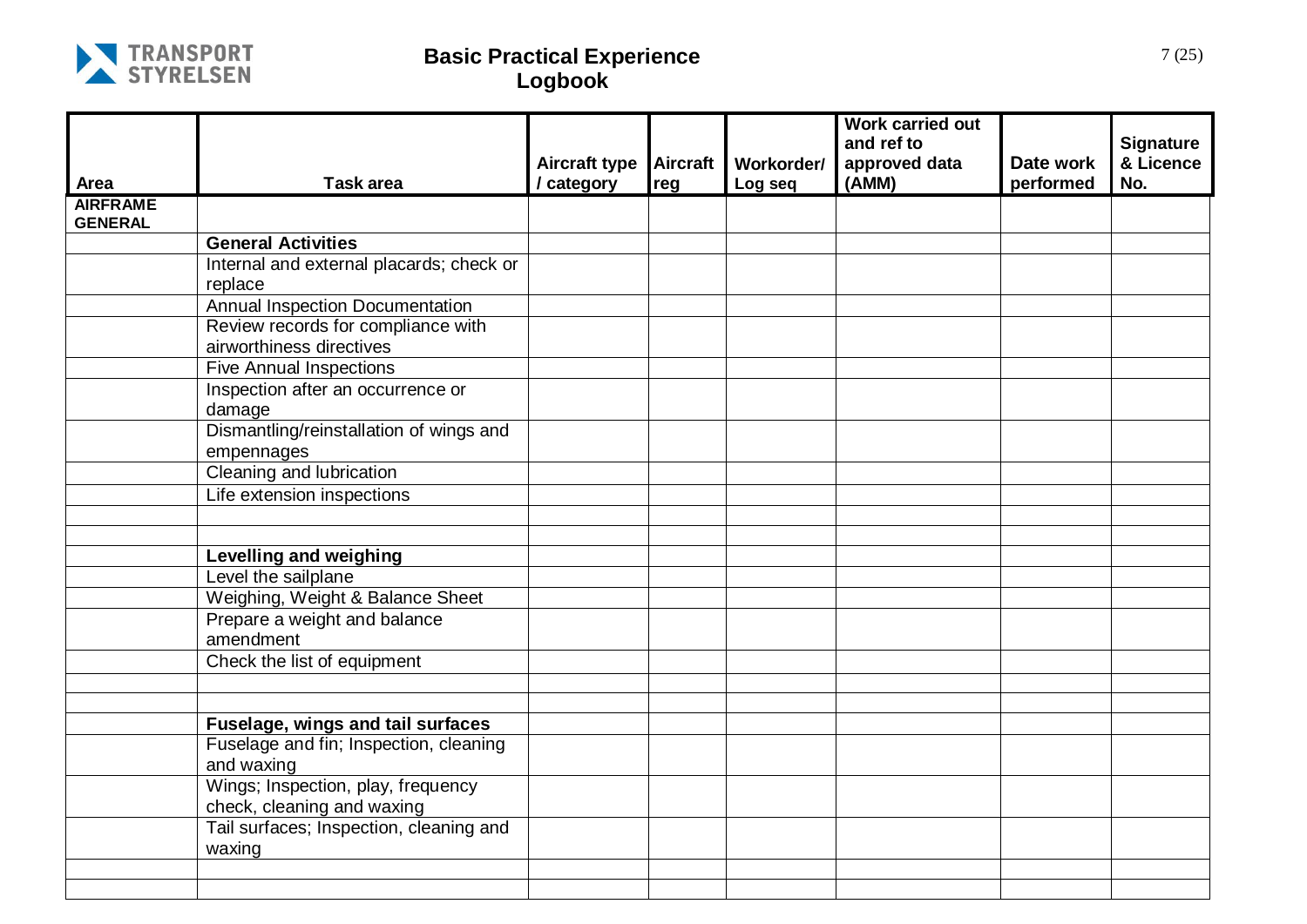

| Area | <b>Task area</b>                                                                 | <b>Aircraft type</b><br>/ category | <b>Aircraft</b><br>reg | Workorder/<br>Log seq | <b>Work carried out</b><br>and ref to<br>approved data<br>(AMM) | Date work<br>performed | <b>Signature</b><br>& Licence<br>No. |
|------|----------------------------------------------------------------------------------|------------------------------------|------------------------|-----------------------|-----------------------------------------------------------------|------------------------|--------------------------------------|
|      | Fuselage, wings and tail surfaces                                                |                                    |                        |                       |                                                                 |                        |                                      |
|      | Fuselage and fin; Inspection, cleaning<br>and waxing                             |                                    |                        |                       |                                                                 |                        |                                      |
|      | Wings; Inspection, play, frequency<br>check, cleaning and waxing                 |                                    |                        |                       |                                                                 |                        |                                      |
|      | Tail surfaces; Inspection, cleaning and<br>waxing                                |                                    |                        |                       |                                                                 |                        |                                      |
|      |                                                                                  |                                    |                        |                       |                                                                 |                        |                                      |
|      | <b>Flight Controls and Flight Control</b><br><b>Systems</b>                      |                                    |                        |                       |                                                                 |                        |                                      |
|      | Pilot controls general; Inspection,<br>colour coding and operation               |                                    |                        |                       |                                                                 |                        |                                      |
|      | Aileron and Flaps; Inspection, removal,<br>balancing and reinstallation          |                                    |                        |                       |                                                                 |                        |                                      |
|      | Elevator; Inspection, removal,<br>balancing and reinstallation                   |                                    |                        |                       |                                                                 |                        |                                      |
|      | Rudder; Inspection, removal, balancing<br>and reinstallation                     |                                    |                        |                       |                                                                 |                        |                                      |
|      | Control cables; Inspection, fabrication,<br>installation, tensioning and locking |                                    |                        |                       |                                                                 |                        |                                      |
|      | Control pushrods; Inspection, removal,<br>installation, adjustment and locking   |                                    |                        |                       |                                                                 |                        |                                      |
|      | Trimmer systems; Inspection, removal,<br>installation, adjustment and locking    |                                    |                        |                       |                                                                 |                        |                                      |
|      | Safeguarding of pins, screws,<br>castellated nuts and wire locking               |                                    |                        |                       |                                                                 |                        |                                      |
|      | Sealing of gaps                                                                  |                                    |                        |                       |                                                                 |                        |                                      |
|      | Range of movement checks                                                         |                                    |                        |                       |                                                                 |                        |                                      |
|      | Independent inspections                                                          |                                    |                        |                       |                                                                 |                        |                                      |
|      |                                                                                  |                                    |                        |                       |                                                                 |                        |                                      |
|      |                                                                                  |                                    |                        |                       |                                                                 |                        |                                      |
|      |                                                                                  |                                    |                        |                       |                                                                 |                        |                                      |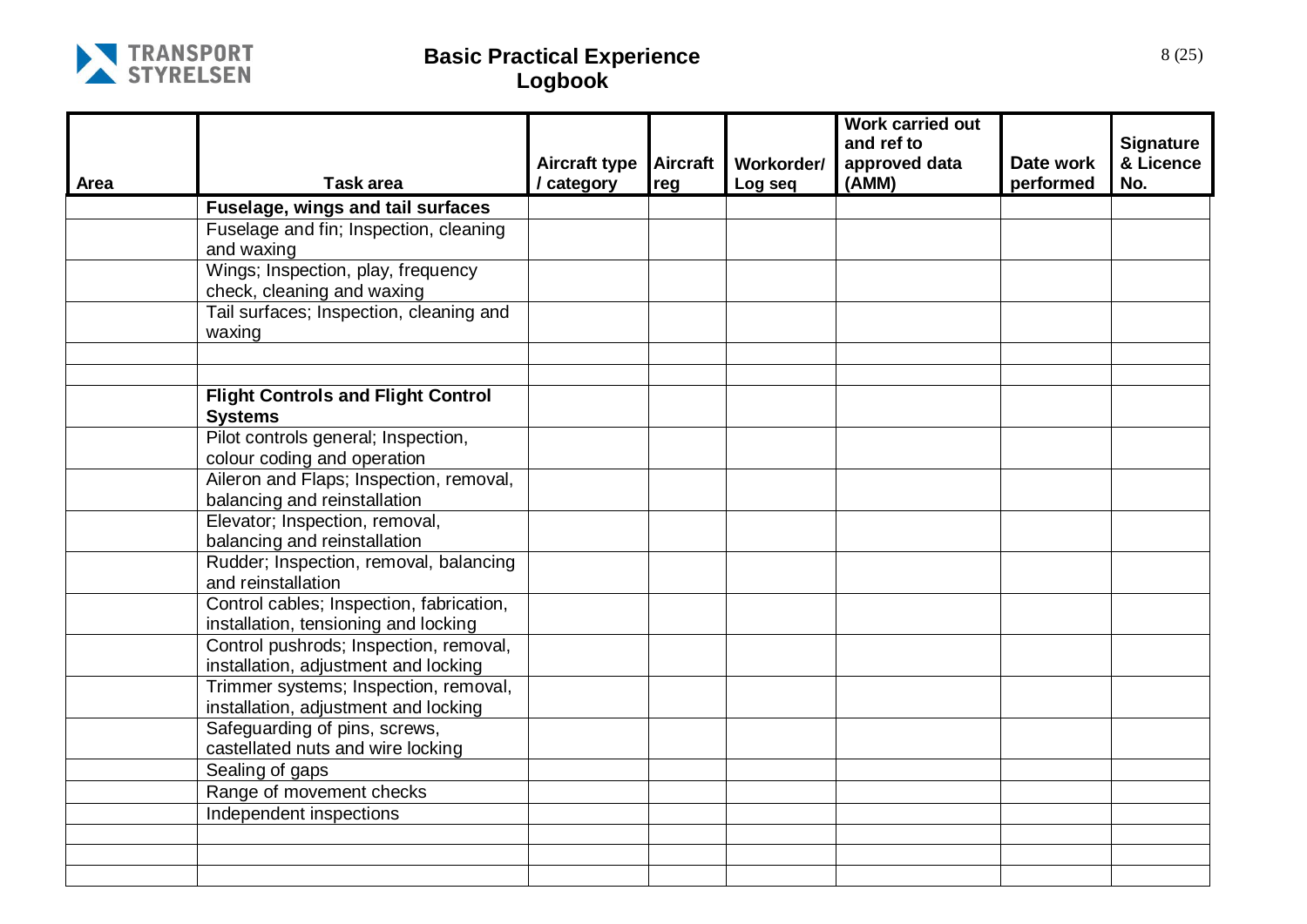

|      |                                                        | <b>Aircraft type</b> | <b>Aircraft</b> | Workorder/ | <b>Work carried out</b><br>and ref to<br>approved data | Date work | <b>Signature</b><br>& Licence |
|------|--------------------------------------------------------|----------------------|-----------------|------------|--------------------------------------------------------|-----------|-------------------------------|
| Area | <b>Task area</b>                                       | / category           | reg             | Log seq    | (AMM)                                                  | performed | No.                           |
|      | <b>Electrical Systems</b>                              |                      |                 |            |                                                        |           |                               |
|      | Electrical components and wiring;                      |                      |                 |            |                                                        |           |                               |
|      | Inspection, removal, repair and                        |                      |                 |            |                                                        |           |                               |
|      | installation                                           |                      |                 |            |                                                        |           |                               |
|      | Batteries; servicing and capacity                      |                      |                 |            |                                                        |           |                               |
|      | checking                                               |                      |                 |            |                                                        |           |                               |
|      |                                                        |                      |                 |            |                                                        |           |                               |
|      |                                                        |                      |                 |            |                                                        |           |                               |
|      | <b>Avionics Systems</b>                                |                      |                 |            |                                                        |           |                               |
|      | COM; Inspection, removal, installation<br>and testing  |                      |                 |            |                                                        |           |                               |
|      | NAV; Inspection, removal and<br>installation           |                      |                 |            |                                                        |           |                               |
|      | XPDR; inspection, removal and<br>installation          |                      |                 |            |                                                        |           |                               |
|      | Antenna; Inspection, removal and<br>installation       |                      |                 |            |                                                        |           |                               |
|      | Antenna cable; Inspection, removal<br>and installation |                      |                 |            |                                                        |           |                               |
|      |                                                        |                      |                 |            |                                                        |           |                               |
|      |                                                        |                      |                 |            |                                                        |           |                               |
|      |                                                        |                      |                 |            |                                                        |           |                               |
|      |                                                        |                      |                 |            |                                                        |           |                               |
|      |                                                        |                      |                 |            |                                                        |           |                               |
|      |                                                        |                      |                 |            |                                                        |           |                               |
|      |                                                        |                      |                 |            |                                                        |           |                               |
|      |                                                        |                      |                 |            |                                                        |           |                               |
|      |                                                        |                      |                 |            |                                                        |           |                               |
|      |                                                        |                      |                 |            |                                                        |           |                               |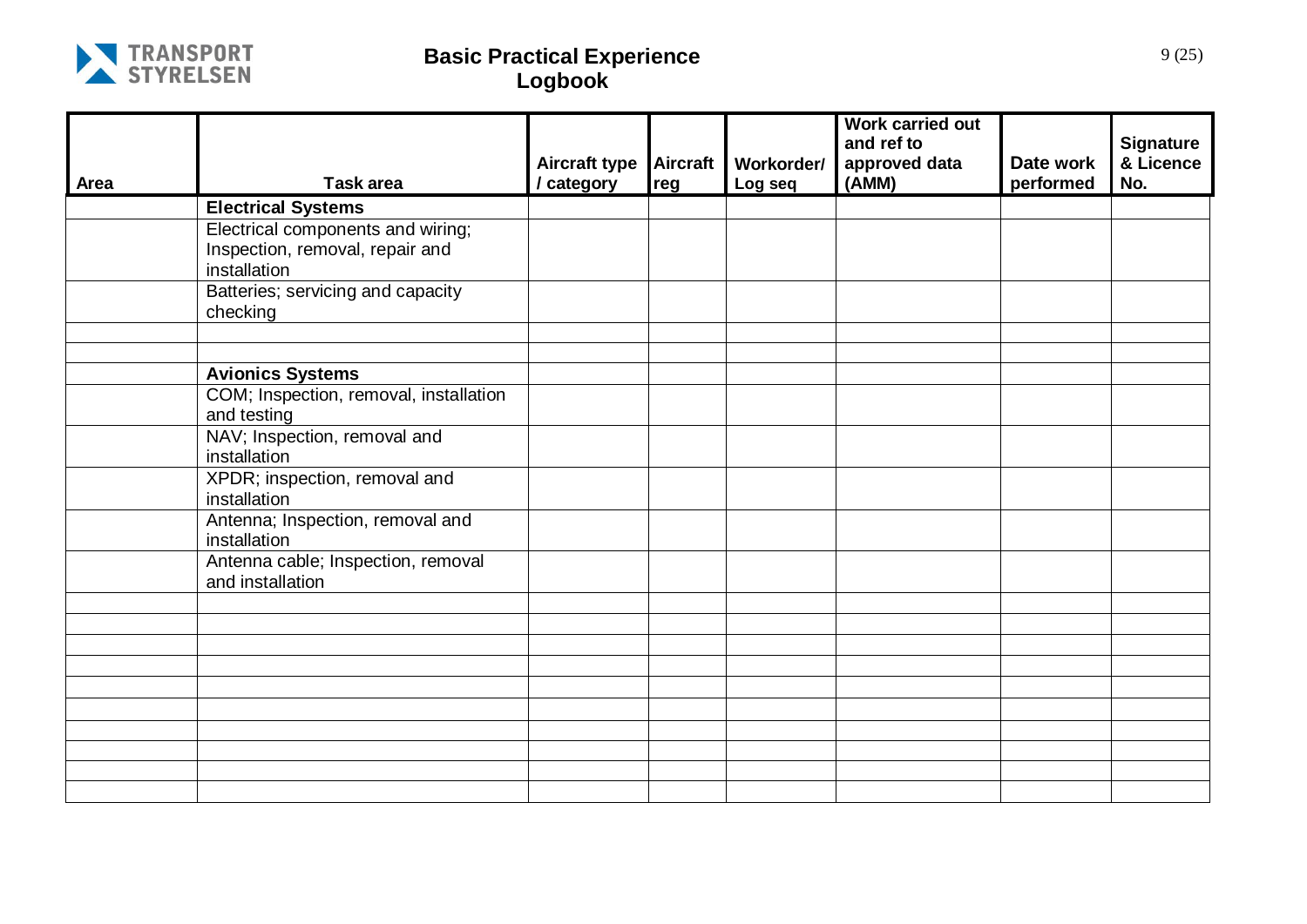

| Area | <b>Task area</b>                                  | <b>Aircraft type</b><br>/ category | <b>Aircraft</b><br>reg | Workorder/<br>Log seq | <b>Work carried out</b><br>and ref to<br>approved data<br>(AMM) | Date work<br>performed | <b>Signature</b><br>& Licence<br>No. |
|------|---------------------------------------------------|------------------------------------|------------------------|-----------------------|-----------------------------------------------------------------|------------------------|--------------------------------------|
|      | <b>Cabin Equipment / Systems</b>                  |                                    |                        |                       |                                                                 |                        |                                      |
|      | Belts - safety harness; inspection,               |                                    |                        |                       |                                                                 |                        |                                      |
|      | removal and installation                          |                                    |                        |                       |                                                                 |                        |                                      |
|      | Oxygen system; Removal, installation,             |                                    |                        |                       |                                                                 |                        |                                      |
|      | testing requirements and safety                   |                                    |                        |                       |                                                                 |                        |                                      |
|      | precautions                                       |                                    |                        |                       |                                                                 |                        |                                      |
|      | Canopy; Inspection, polish,                       |                                    |                        |                       |                                                                 |                        |                                      |
|      | replacement or repair and jettison test           |                                    |                        |                       |                                                                 |                        |                                      |
|      | Pitot/Static system; Inspection,                  |                                    |                        |                       |                                                                 |                        |                                      |
|      | component and plumbing removal,                   |                                    |                        |                       |                                                                 |                        |                                      |
|      | installation and test                             |                                    |                        |                       |                                                                 |                        |                                      |
|      | Flight instruments; Inspection, removal,          |                                    |                        |                       |                                                                 |                        |                                      |
|      | installation and test                             |                                    |                        |                       |                                                                 |                        |                                      |
|      | Installation of approved equipment                |                                    |                        |                       |                                                                 |                        |                                      |
|      | Compass; Installation and                         |                                    |                        |                       |                                                                 |                        |                                      |
|      | compensation<br>Tow release; Inspection, removal, |                                    |                        |                       |                                                                 |                        |                                      |
|      | installation and test                             |                                    |                        |                       |                                                                 |                        |                                      |
|      | Water ballast system; inspection,                 |                                    |                        |                       |                                                                 |                        |                                      |
|      | removal, installation and test                    |                                    |                        |                       |                                                                 |                        |                                      |
|      | Undercarriage; Inspection, removal,               |                                    |                        |                       |                                                                 |                        |                                      |
|      | installation and function test                    |                                    |                        |                       |                                                                 |                        |                                      |
|      | Skids; Inspection, wear assessment                |                                    |                        |                       |                                                                 |                        |                                      |
|      | and replacement                                   |                                    |                        |                       |                                                                 |                        |                                      |
|      | Brake system; Servicing, inspection,              |                                    |                        |                       |                                                                 |                        |                                      |
|      | adjustments and replacement of                    |                                    |                        |                       |                                                                 |                        |                                      |
|      | components                                        |                                    |                        |                       |                                                                 |                        |                                      |
|      | Wheels and tyres: Inspection,                     |                                    |                        |                       |                                                                 |                        |                                      |
|      | servicing, replacements and creep                 |                                    |                        |                       |                                                                 |                        |                                      |
|      | indicators                                        |                                    |                        |                       |                                                                 |                        |                                      |
|      | Wheels and tyres; replacement of                  |                                    |                        |                       |                                                                 |                        |                                      |
|      | wheel                                             |                                    |                        |                       |                                                                 |                        |                                      |
|      |                                                   |                                    |                        |                       |                                                                 |                        |                                      |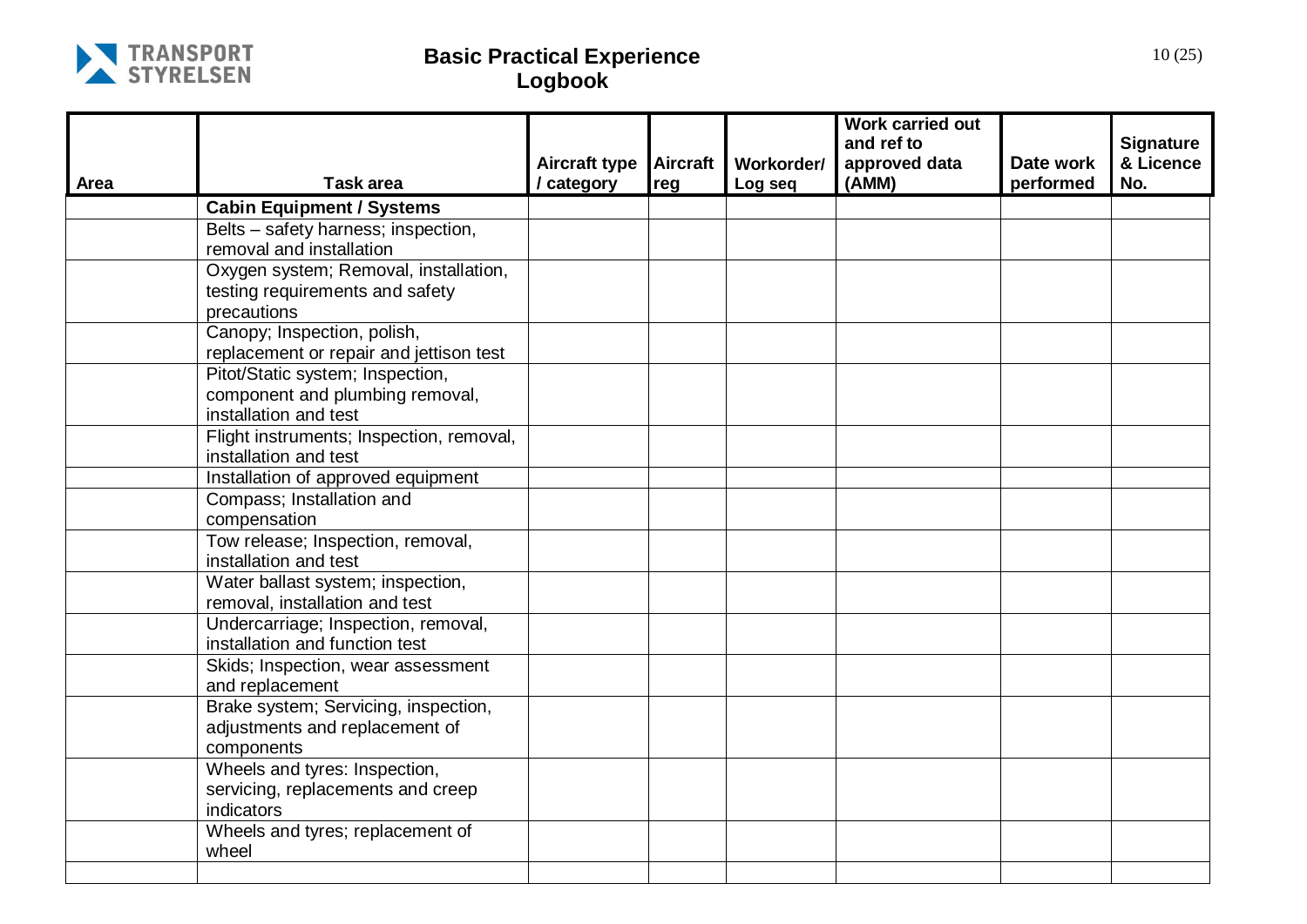

|            |                                                      |                                    |                 |                       | <b>Work carried out</b><br>and ref to |                        | <b>Signature</b> |
|------------|------------------------------------------------------|------------------------------------|-----------------|-----------------------|---------------------------------------|------------------------|------------------|
| Area       | Task area                                            | <b>Aircraft type</b><br>/ category | Aircraft<br>reg | Workorder/<br>Log seq | approved data<br>(AMM)                | Date work<br>performed | & Licence<br>No. |
| (SS or MG) | <b>Piston Engines General</b>                        |                                    |                 |                       |                                       |                        |                  |
|            | Routine servicing; oil and filter                    |                                    |                 |                       |                                       |                        |                  |
|            | changes, inspections                                 |                                    |                 |                       |                                       |                        |                  |
|            | Reduction gear/ belt system; Inspect,                |                                    |                 |                       |                                       |                        |                  |
|            | remove and install belts and adjust                  |                                    |                 |                       |                                       |                        |                  |
|            | Crankshaft/drive flange; Inspect, check              |                                    |                 |                       |                                       |                        |                  |
|            | crankshaft run-out                                   |                                    |                 |                       |                                       |                        |                  |
|            | Tappets; Inspect, check and adjust<br>clearance      |                                    |                 |                       |                                       |                        |                  |
|            | Check and record compression.                        |                                    |                 |                       |                                       |                        |                  |
|            | Extract broken stud and helicoil repair              |                                    |                 |                       |                                       |                        |                  |
|            | Perform ground run.                                  |                                    |                 |                       |                                       |                        |                  |
|            | Establish/check reference RPM.                       |                                    |                 |                       |                                       |                        |                  |
|            | Troubleshoot engine and systems                      |                                    |                 |                       |                                       |                        |                  |
|            | Pylon and extension/retraction                       |                                    |                 |                       |                                       |                        |                  |
|            | systems; Inspection, lubrication and                 |                                    |                 |                       |                                       |                        |                  |
|            | testing                                              |                                    |                 |                       |                                       |                        |                  |
|            | Limit switches: Inspection testing and<br>adjustment |                                    |                 |                       |                                       |                        |                  |
|            | Starting systems; Inspection, servicing,             |                                    |                 |                       |                                       |                        |                  |
|            | replacement of components and testing                |                                    |                 |                       |                                       |                        |                  |
|            | Generation systems; Inspection,                      |                                    |                 |                       |                                       |                        |                  |
|            | replacement of components and testing                |                                    |                 |                       |                                       |                        |                  |
|            |                                                      |                                    |                 |                       |                                       |                        |                  |
|            |                                                      |                                    |                 |                       |                                       |                        |                  |
|            |                                                      |                                    |                 |                       |                                       |                        |                  |
|            |                                                      |                                    |                 |                       |                                       |                        |                  |
|            |                                                      |                                    |                 |                       |                                       |                        |                  |
|            |                                                      |                                    |                 |                       |                                       |                        |                  |
|            |                                                      |                                    |                 |                       |                                       |                        |                  |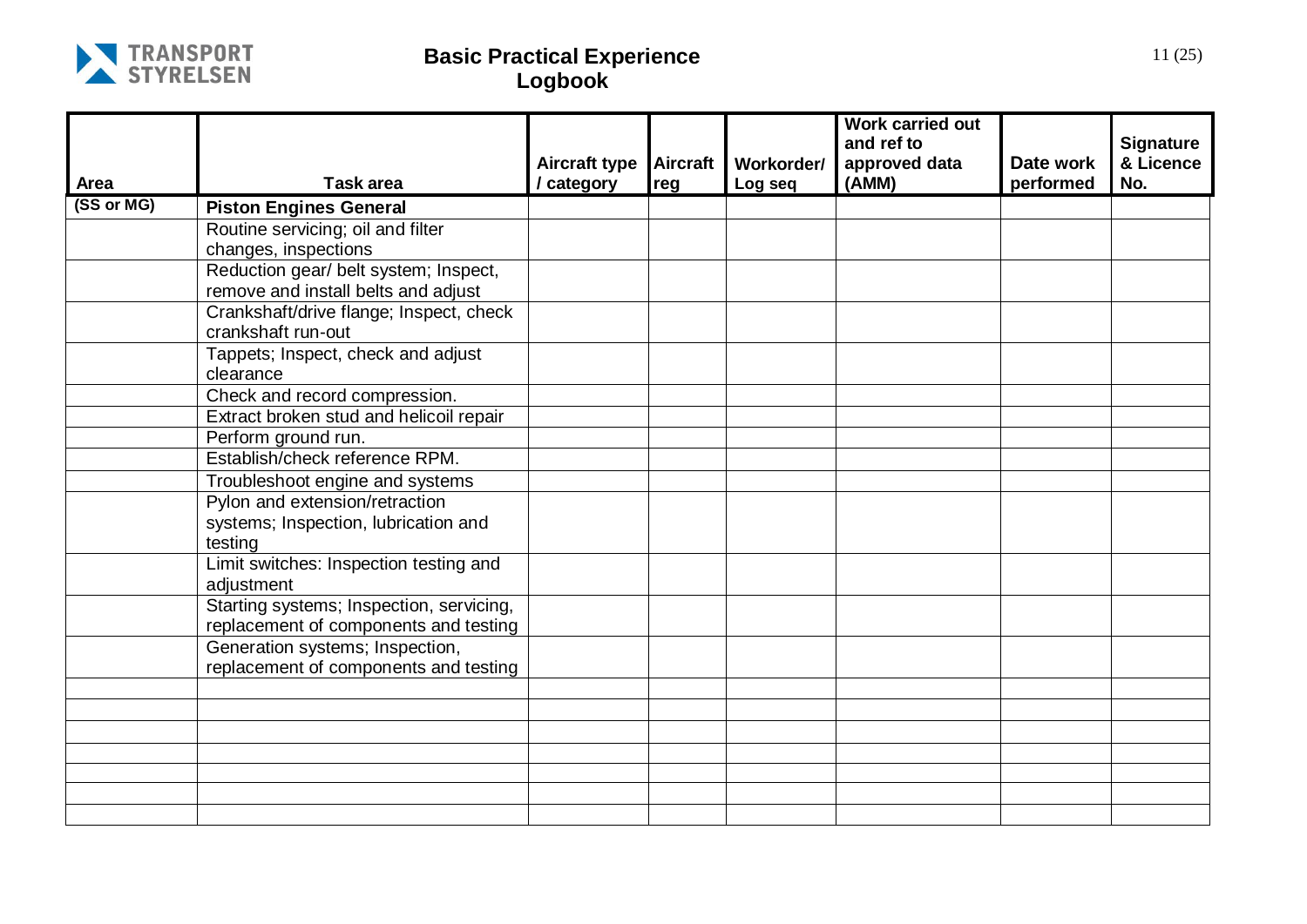

|      |                                    | <b>Aircraft type</b> | <b>Aircraft</b> | Workorder/ | <b>Work carried out</b><br>and ref to<br>approved data | Date work | <b>Signature</b><br>& Licence |
|------|------------------------------------|----------------------|-----------------|------------|--------------------------------------------------------|-----------|-------------------------------|
| Area | <b>Task area</b>                   | / category           | reg             | Log seq    | (AMM)                                                  | performed | No.                           |
|      | <b>Propeller</b>                   |                      |                 |            |                                                        |           |                               |
|      | Propeller; remove and refit        |                      |                 |            |                                                        |           |                               |
|      | Propeller; Inspect and service     |                      |                 |            |                                                        |           |                               |
|      | Pitch change mechanism; Inspect,   |                      |                 |            |                                                        |           |                               |
|      | adjust, replace cable and test     |                      |                 |            |                                                        |           |                               |
|      | Perform static functional checks.  |                      |                 |            |                                                        |           |                               |
|      | Check operation during ground run. |                      |                 |            |                                                        |           |                               |
|      | Check track.                       |                      |                 |            |                                                        |           |                               |
|      | Check setting of micro switches    |                      |                 |            |                                                        |           |                               |
|      | Assessment of blade damage i.a.w.  |                      |                 |            |                                                        |           |                               |
|      | AMM.                               |                      |                 |            |                                                        |           |                               |
|      | Troubleshoot faulty system         |                      |                 |            |                                                        |           |                               |
|      | Propeller; assess life limitation  |                      |                 |            |                                                        |           |                               |
|      |                                    |                      |                 |            |                                                        |           |                               |
|      |                                    |                      |                 |            |                                                        |           |                               |
|      |                                    |                      |                 |            |                                                        |           |                               |
|      |                                    |                      |                 |            |                                                        |           |                               |
|      |                                    |                      |                 |            |                                                        |           |                               |
|      |                                    |                      |                 |            |                                                        |           |                               |
|      |                                    |                      |                 |            |                                                        |           |                               |
|      |                                    |                      |                 |            |                                                        |           |                               |
|      |                                    |                      |                 |            |                                                        |           |                               |
|      |                                    |                      |                 |            |                                                        |           |                               |
|      |                                    |                      |                 |            |                                                        |           |                               |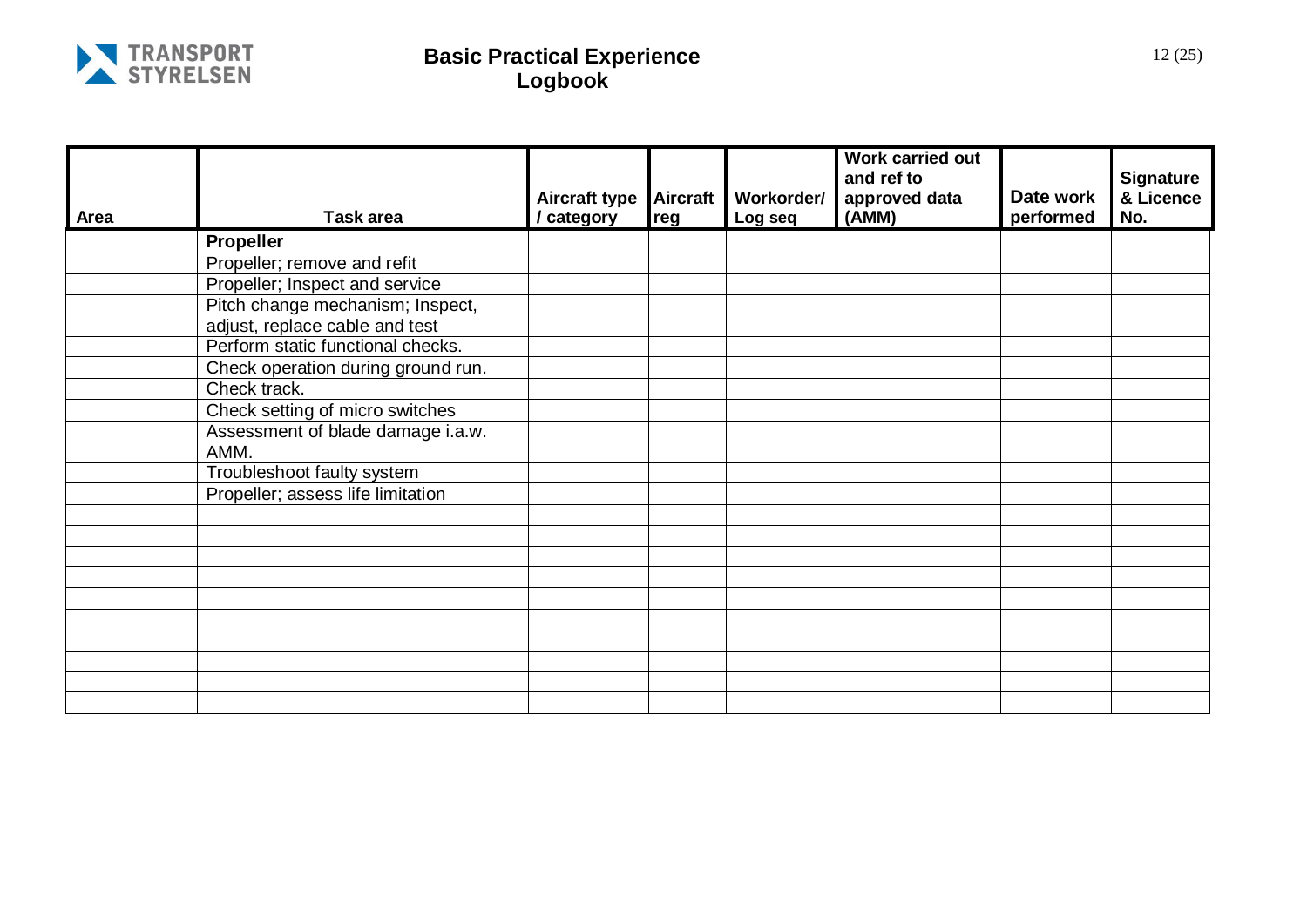

| <b>Area</b> | Task area                             | <b>Aircraft type</b><br>/ category | <b>Aircraft</b><br>reg | Workorder/<br>Log seq | <b>Work carried out</b><br>and ref to<br>approved data<br>(AMM) | Date work<br>performed | <b>Signature</b><br>& Licence<br>No. |
|-------------|---------------------------------------|------------------------------------|------------------------|-----------------------|-----------------------------------------------------------------|------------------------|--------------------------------------|
|             | <b>Fuel and control</b>               |                                    |                        |                       |                                                                 |                        |                                      |
|             | Replace engine driven pump            |                                    |                        |                       |                                                                 |                        |                                      |
|             | Install carburettor/injector          |                                    |                        |                       |                                                                 |                        |                                      |
|             | Adjust carburettor/injector           |                                    |                        |                       |                                                                 |                        |                                      |
|             | Inspect/replace carburettor diaphragm |                                    |                        |                       |                                                                 |                        |                                      |
|             | Clean injector nozzles                |                                    |                        |                       |                                                                 |                        |                                      |
|             | Replace primer line                   |                                    |                        |                       |                                                                 |                        |                                      |
|             | Check carburettor float setting       |                                    |                        |                       |                                                                 |                        |                                      |
|             | Check/replace air filter              |                                    |                        |                       |                                                                 |                        |                                      |
|             | Troubleshoot faulty system            |                                    |                        |                       |                                                                 |                        |                                      |
|             |                                       |                                    |                        |                       |                                                                 |                        |                                      |
|             |                                       |                                    |                        |                       |                                                                 |                        |                                      |
|             | <b>Exhaust</b>                        |                                    |                        |                       |                                                                 |                        |                                      |
|             | Remove/refit exhaust                  |                                    |                        |                       |                                                                 |                        |                                      |
|             | Inspect, remove/replace shock mounts  |                                    |                        |                       |                                                                 |                        |                                      |
|             | Replace exhaust gasket                |                                    |                        |                       |                                                                 |                        |                                      |
|             | Inspect welded repair                 |                                    |                        |                       |                                                                 |                        |                                      |
|             | Pressure check cabin heater muff      |                                    |                        |                       |                                                                 |                        |                                      |
|             | Troubleshoot                          |                                    |                        |                       |                                                                 |                        |                                      |
|             |                                       |                                    |                        |                       |                                                                 |                        |                                      |
|             |                                       |                                    |                        |                       |                                                                 |                        |                                      |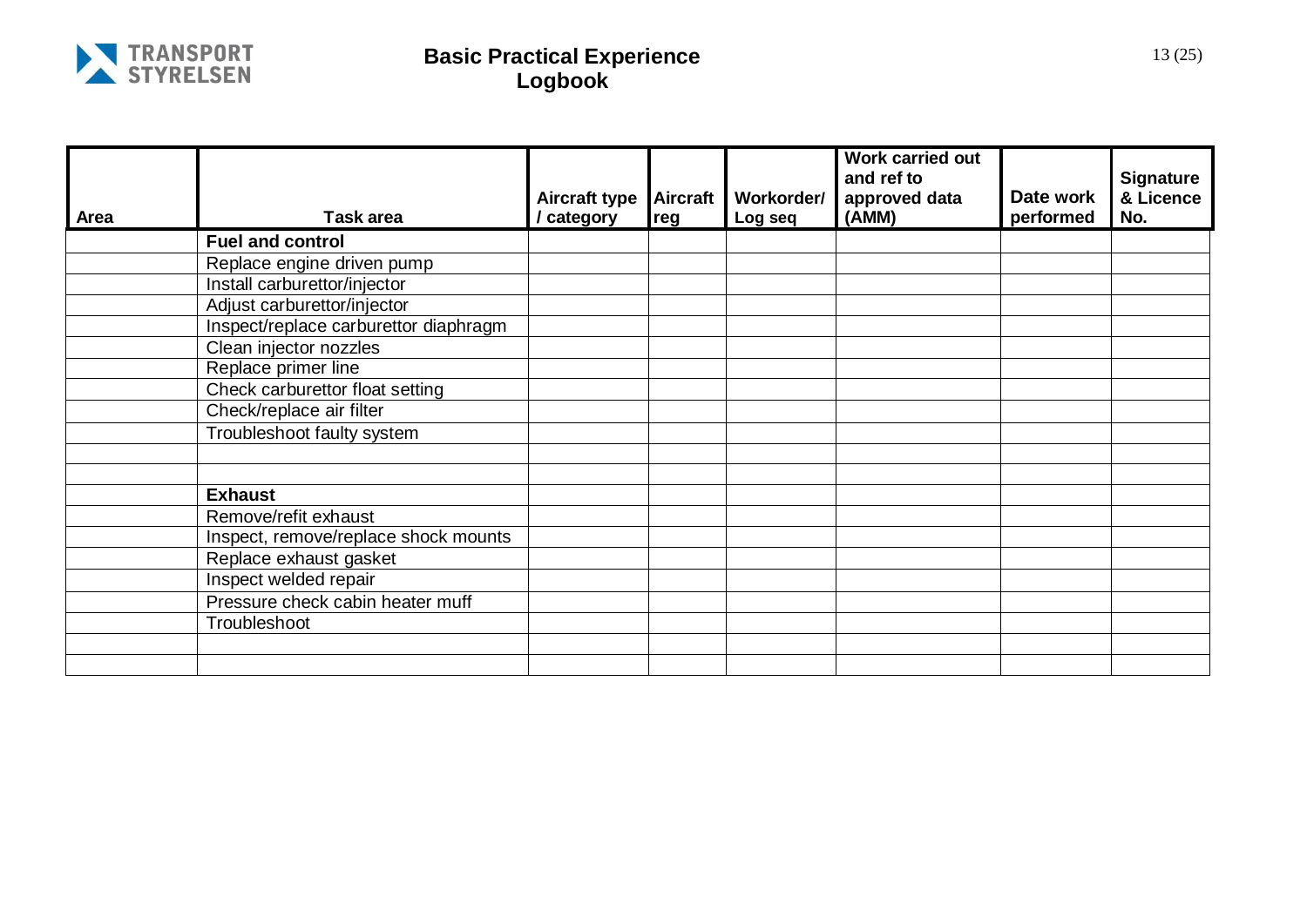

| Area | <b>Task area</b>                 | Aircraft type<br>/ category | <b>Aircraft</b><br>reg | Workorder/<br>Log seq | Work carried out<br>and ref to<br>approved data<br>(AMM) | Date work<br>performed | <b>Signature</b><br>& Licence<br>No. |
|------|----------------------------------|-----------------------------|------------------------|-----------------------|----------------------------------------------------------|------------------------|--------------------------------------|
|      | <b>Ignition systems</b>          |                             |                        |                       |                                                          |                        |                                      |
|      | Change magneto, check and adjust |                             |                        |                       |                                                          |                        |                                      |
|      | timing to engine                 |                             |                        |                       |                                                          |                        |                                      |
|      | Check magneto internal timing    |                             |                        |                       |                                                          |                        |                                      |
|      | Change plugs                     |                             |                        |                       |                                                          |                        |                                      |
|      | Test plugs                       |                             |                        |                       |                                                          |                        |                                      |
|      | Check H.T. leads                 |                             |                        |                       |                                                          |                        |                                      |
|      | Install new leads                |                             |                        |                       |                                                          |                        |                                      |
|      | Check system bonding             |                             |                        |                       |                                                          |                        |                                      |
|      | Troubleshoot faulty system       |                             |                        |                       |                                                          |                        |                                      |
|      |                                  |                             |                        |                       |                                                          |                        |                                      |
|      |                                  |                             |                        |                       |                                                          |                        |                                      |
|      | <b>Engine Indicating</b>         |                             |                        |                       |                                                          |                        |                                      |
|      | Replace engine instruments(s)    |                             |                        |                       |                                                          |                        |                                      |
|      | Replace oil temperature bulb     |                             |                        |                       |                                                          |                        |                                      |
|      | Replace thermocouples            |                             |                        |                       |                                                          |                        |                                      |
|      | Check calibration                |                             |                        |                       |                                                          |                        |                                      |
|      | Troubleshoot faulty system       |                             |                        |                       |                                                          |                        |                                      |
|      |                                  |                             |                        |                       |                                                          |                        |                                      |
|      |                                  |                             |                        |                       |                                                          |                        |                                      |
|      |                                  |                             |                        |                       |                                                          |                        |                                      |
|      |                                  |                             |                        |                       |                                                          |                        |                                      |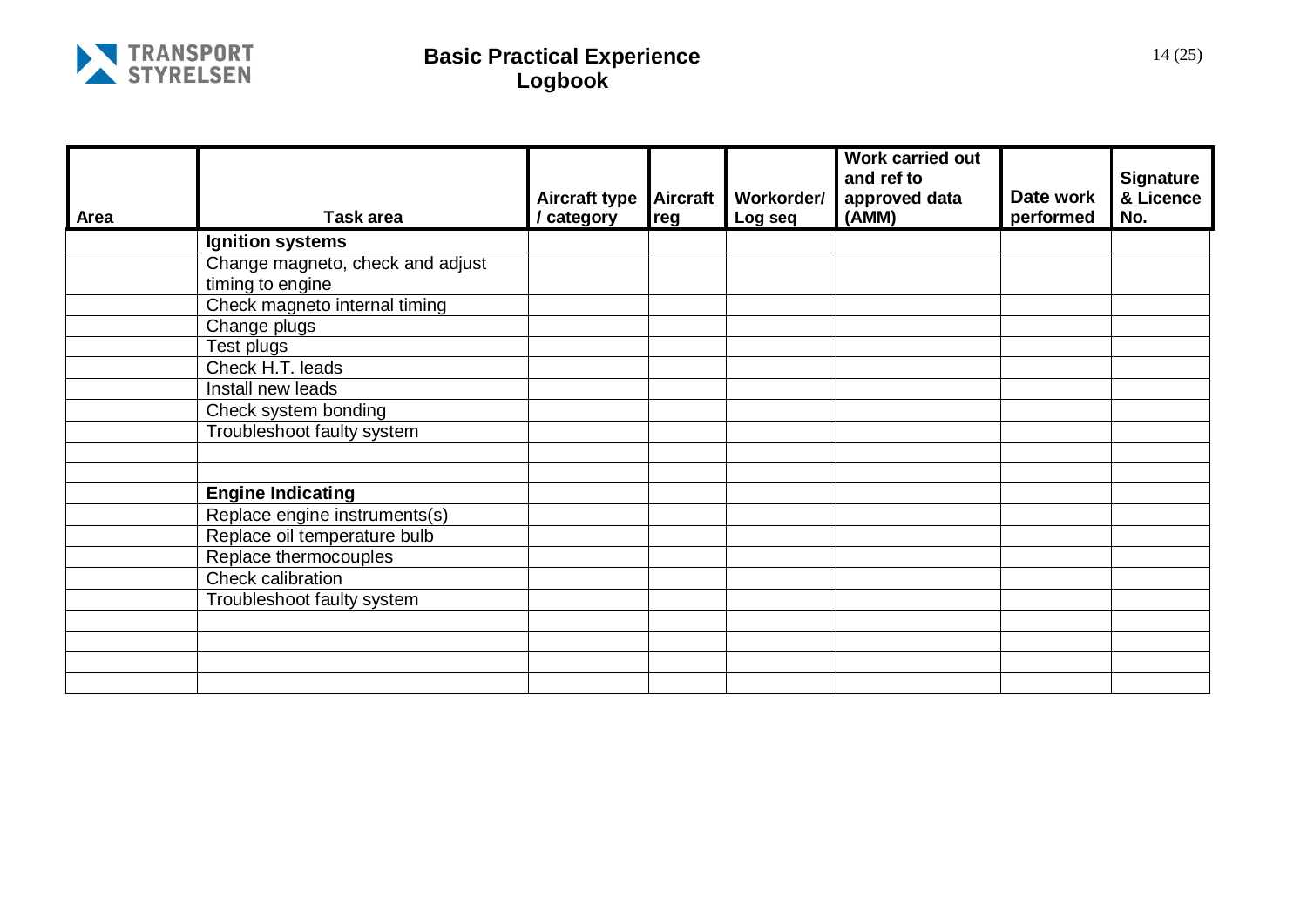

|      |                                     |               |                 |            | <b>Work carried out</b><br>and ref to |           | <b>Signature</b> |
|------|-------------------------------------|---------------|-----------------|------------|---------------------------------------|-----------|------------------|
|      |                                     | Aircraft type | <b>Aircraft</b> | Workorder/ | approved data                         | Date work | & Licence        |
| Area | <b>Task area</b>                    | / category    | reg             | Log seq    | (AMM)                                 | performed | No.              |
| Wood | Wooden structures / Metal tubes and |               |                 |            |                                       |           |                  |
|      | fabric                              |               |                 |            |                                       |           |                  |
|      | Inspection / testing for damage and |               |                 |            |                                       |           |                  |
|      | deterioration                       |               |                 |            |                                       |           |                  |
|      | Identification of types of damage   |               |                 |            |                                       |           |                  |
|      | Rib structure repairs               |               |                 |            |                                       |           |                  |
|      | Plywood skin repairs                |               |                 |            |                                       |           |                  |
|      | Recover with fabric                 |               |                 |            |                                       |           |                  |
|      | Rib stitching                       |               |                 |            |                                       |           |                  |
|      | Protective coating and finishing    |               |                 |            |                                       |           |                  |
|      | Install patch on fabric material    |               |                 |            |                                       |           |                  |
|      | Repair of fairings                  |               |                 |            |                                       |           |                  |
|      | Tubular structure repairs           |               |                 |            |                                       |           |                  |
|      | Inspection of welded repairs        |               |                 |            |                                       |           |                  |
|      |                                     |               |                 |            |                                       |           |                  |
|      |                                     |               |                 |            |                                       |           |                  |
|      |                                     |               |                 |            |                                       |           |                  |
|      |                                     |               |                 |            |                                       |           |                  |
|      |                                     |               |                 |            |                                       |           |                  |
|      |                                     |               |                 |            |                                       |           |                  |
|      |                                     |               |                 |            |                                       |           |                  |
|      |                                     |               |                 |            |                                       |           |                  |
|      |                                     |               |                 |            |                                       |           |                  |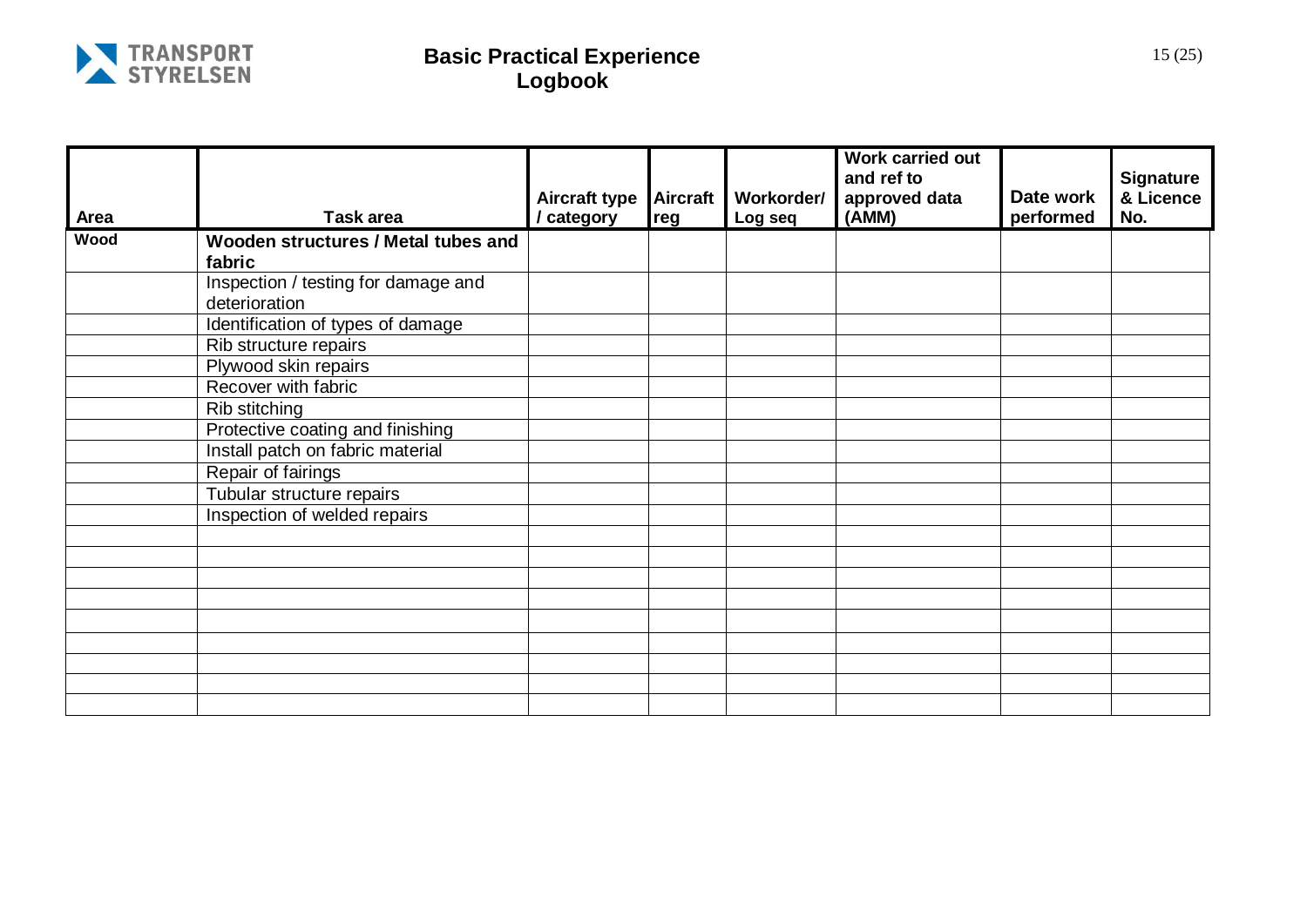

| Area             | <b>Task area</b>                                                    | <b>Aircraft type</b><br>/ category | <b>Aircraft</b><br>reg | Workorder/<br>Log seq | <b>Work carried out</b><br>and ref to<br>approved data<br>(AMM) | Date work<br>performed | <b>Signature</b><br>& Licence<br>No. |
|------------------|---------------------------------------------------------------------|------------------------------------|------------------------|-----------------------|-----------------------------------------------------------------|------------------------|--------------------------------------|
| <b>COMPOSITE</b> | <b>Composite Structures</b>                                         |                                    |                        |                       |                                                                 |                        |                                      |
|                  | Inspection damage identification and<br>assessment                  |                                    |                        |                       |                                                                 |                        |                                      |
|                  | Laminate repairs, use of appropriate<br>materials and resin systems |                                    |                        |                       |                                                                 |                        |                                      |
|                  | Sandwich structure repairs                                          |                                    |                        |                       |                                                                 |                        |                                      |
|                  | Post cure heat treatment of repairs<br>Partial gel coat repair      |                                    |                        |                       |                                                                 |                        |                                      |
|                  | Complete gel refinishing                                            |                                    |                        |                       |                                                                 |                        |                                      |
|                  | Paint refinishing                                                   |                                    |                        |                       |                                                                 |                        |                                      |
|                  | Repair of fairings                                                  |                                    |                        |                       |                                                                 |                        |                                      |
|                  | Repair of flying controls, mass and<br>balance checks               |                                    |                        |                       |                                                                 |                        |                                      |
|                  |                                                                     |                                    |                        |                       |                                                                 |                        |                                      |
|                  |                                                                     |                                    |                        |                       |                                                                 |                        |                                      |
|                  |                                                                     |                                    |                        |                       |                                                                 |                        |                                      |
|                  |                                                                     |                                    |                        |                       |                                                                 |                        |                                      |
|                  |                                                                     |                                    |                        |                       |                                                                 |                        |                                      |
|                  |                                                                     |                                    |                        |                       |                                                                 |                        |                                      |
|                  |                                                                     |                                    |                        |                       |                                                                 |                        |                                      |
|                  |                                                                     |                                    |                        |                       |                                                                 |                        |                                      |
|                  |                                                                     |                                    |                        |                       |                                                                 |                        |                                      |
|                  |                                                                     |                                    |                        |                       |                                                                 |                        |                                      |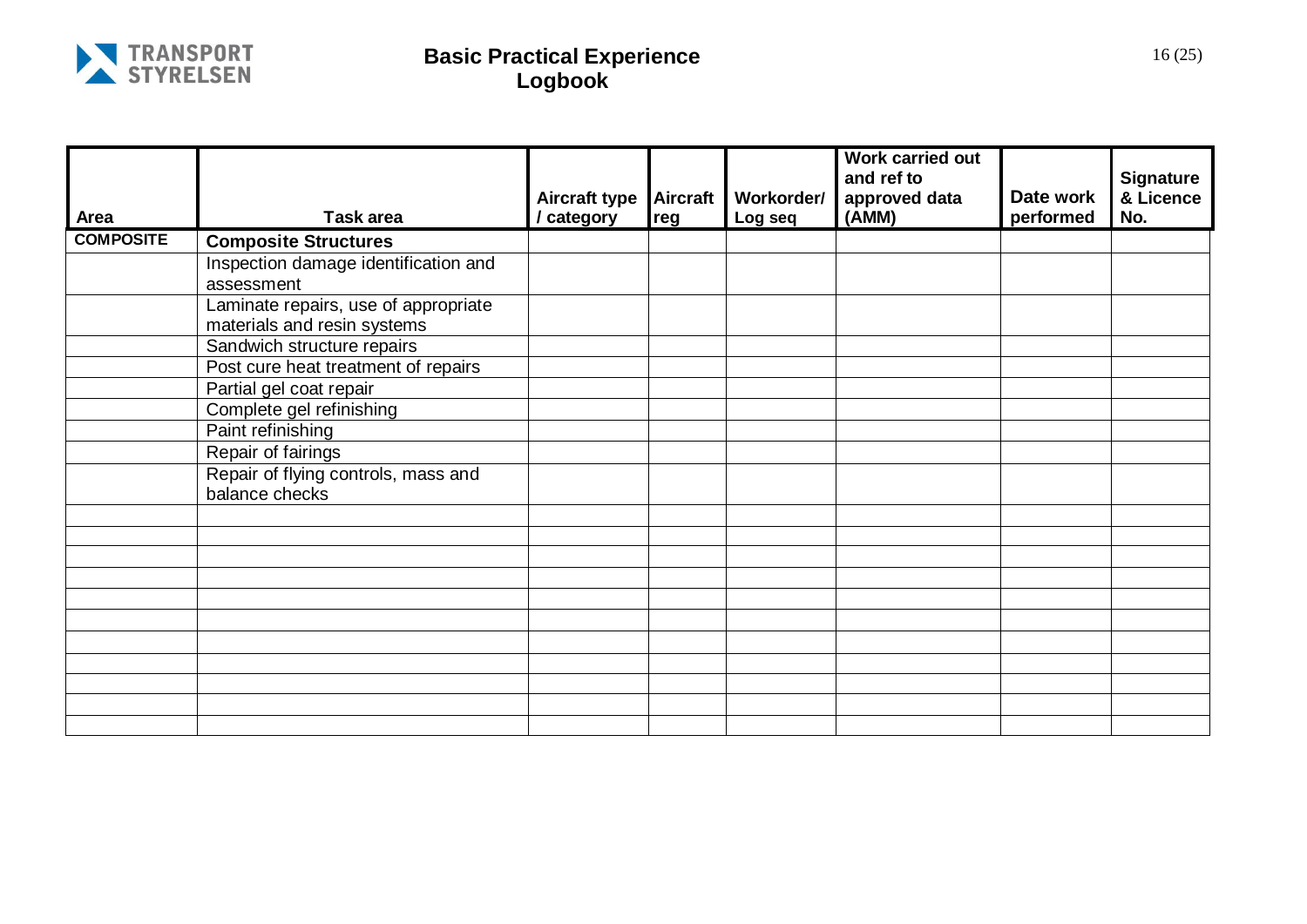

|              |                                                                            |                                  |                        |                       | <b>Work carried out</b><br>and ref to |                        | <b>Signature</b> |
|--------------|----------------------------------------------------------------------------|----------------------------------|------------------------|-----------------------|---------------------------------------|------------------------|------------------|
| Area         | <b>Task area</b>                                                           | <b>Aircraft type</b><br>category | <b>Aircraft</b><br>reg | Workorder/<br>Log seq | approved data<br>(AMM)                | Date work<br>performed | & Licence<br>No. |
| <b>METAL</b> | <b>Metal skin structures</b>                                               |                                  |                        |                       |                                       |                        |                  |
|              | Inspection and damage identification                                       |                                  |                        |                       |                                       |                        |                  |
|              | Identifying corrosion and treatments                                       |                                  |                        |                       |                                       |                        |                  |
|              | Crack testing                                                              |                                  |                        |                       |                                       |                        |                  |
|              | Skin repairs                                                               |                                  |                        |                       |                                       |                        |                  |
|              | Rib, longeron, frame and former repairs                                    |                                  |                        |                       |                                       |                        |                  |
|              | Drilling cracks                                                            |                                  |                        |                       |                                       |                        |                  |
|              | Riveting techniques and rivet                                              |                                  |                        |                       |                                       |                        |                  |
|              | identification                                                             |                                  |                        |                       |                                       |                        |                  |
|              | Bonding of structures                                                      |                                  |                        |                       |                                       |                        |                  |
|              | Anti-corrosion treatment                                                   |                                  |                        |                       |                                       |                        |                  |
|              | Repair of fairings                                                         |                                  |                        |                       |                                       |                        |                  |
|              |                                                                            |                                  |                        |                       |                                       |                        |                  |
|              |                                                                            |                                  |                        |                       |                                       |                        |                  |
|              | Major repairs as applicable to the<br>above repair ratings                 |                                  |                        |                       |                                       |                        |                  |
|              | Major repairs to spars and frames that<br>require jigging of the structure |                                  |                        |                       |                                       |                        |                  |
|              | Major repairs to skins that required<br>jigging and alignment              |                                  |                        |                       |                                       |                        |                  |
|              | Major repairs to GRP structures                                            |                                  |                        |                       |                                       |                        |                  |
|              | Major repairs to flying controls                                           |                                  |                        |                       |                                       |                        |                  |
|              |                                                                            |                                  |                        |                       |                                       |                        |                  |
|              |                                                                            |                                  |                        |                       |                                       |                        |                  |
|              |                                                                            |                                  |                        |                       |                                       |                        |                  |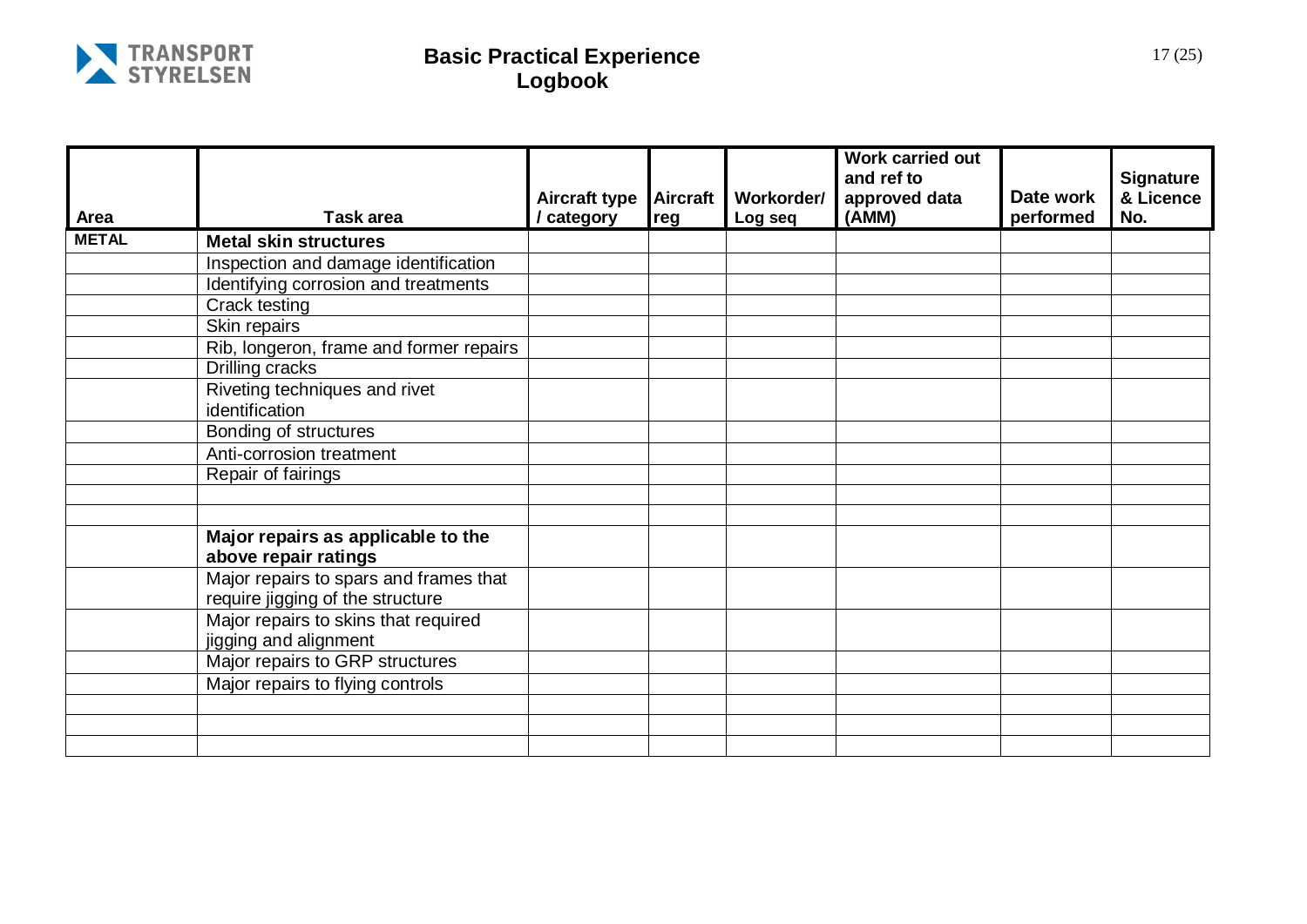

|                                      |                                                                                      | <b>Aircraft type</b> | <b>Aircraft</b> | Workorder/ | Work carried out<br>and ref to<br>approved data | Date work | <b>Signature</b><br>& Licence |
|--------------------------------------|--------------------------------------------------------------------------------------|----------------------|-----------------|------------|-------------------------------------------------|-----------|-------------------------------|
| Area                                 | <b>Task area</b>                                                                     | / category           | reg             | Log seq    | (AMM)                                           | performed | No.                           |
| <b>ELECTRIC</b><br><b>POWERPLANT</b> | (In addition to Airframe General)                                                    |                      |                 |            |                                                 |           |                               |
|                                      | <b>Electric motor powered sailplanes</b>                                             |                      |                 |            |                                                 |           |                               |
|                                      | Battery installation; Inspection, testing<br>and servicing                           |                      |                 |            |                                                 |           |                               |
|                                      | Battery precautions; installation,<br>charging, discharging, servicing and<br>damage |                      |                 |            |                                                 |           |                               |
|                                      | Power feed and control systems.<br>Inspection, repair and testing                    |                      |                 |            |                                                 |           |                               |
|                                      | Pylon and extension/retraction<br>systems; Inspection, lubrication and<br>testing    |                      |                 |            |                                                 |           |                               |
|                                      | Limit switches: Inspection testing and<br>adjustment                                 |                      |                 |            |                                                 |           |                               |
|                                      | Motor; Inspection, servicing,<br>removal/installation and testing                    |                      |                 |            |                                                 |           |                               |
|                                      | Propeller: Inspection,<br>removal/installation                                       |                      |                 |            |                                                 |           |                               |
|                                      | Propeller; Assessment of blade<br>damage i.a.w. AMM                                  |                      |                 |            |                                                 |           |                               |
|                                      | Propeller; Assess life limitation                                                    |                      |                 |            |                                                 |           |                               |
|                                      | Control system: Inspection, BITE<br>testing                                          |                      |                 |            |                                                 |           |                               |
|                                      | Monitoring systems; Interrogation,<br>download and linkup                            |                      |                 |            |                                                 |           |                               |
|                                      |                                                                                      |                      |                 |            |                                                 |           |                               |
|                                      |                                                                                      |                      |                 |            |                                                 |           |                               |
|                                      |                                                                                      |                      |                 |            |                                                 |           |                               |
|                                      |                                                                                      |                      |                 |            |                                                 |           |                               |
|                                      |                                                                                      |                      |                 |            |                                                 |           |                               |
|                                      |                                                                                      |                      |                 |            |                                                 |           |                               |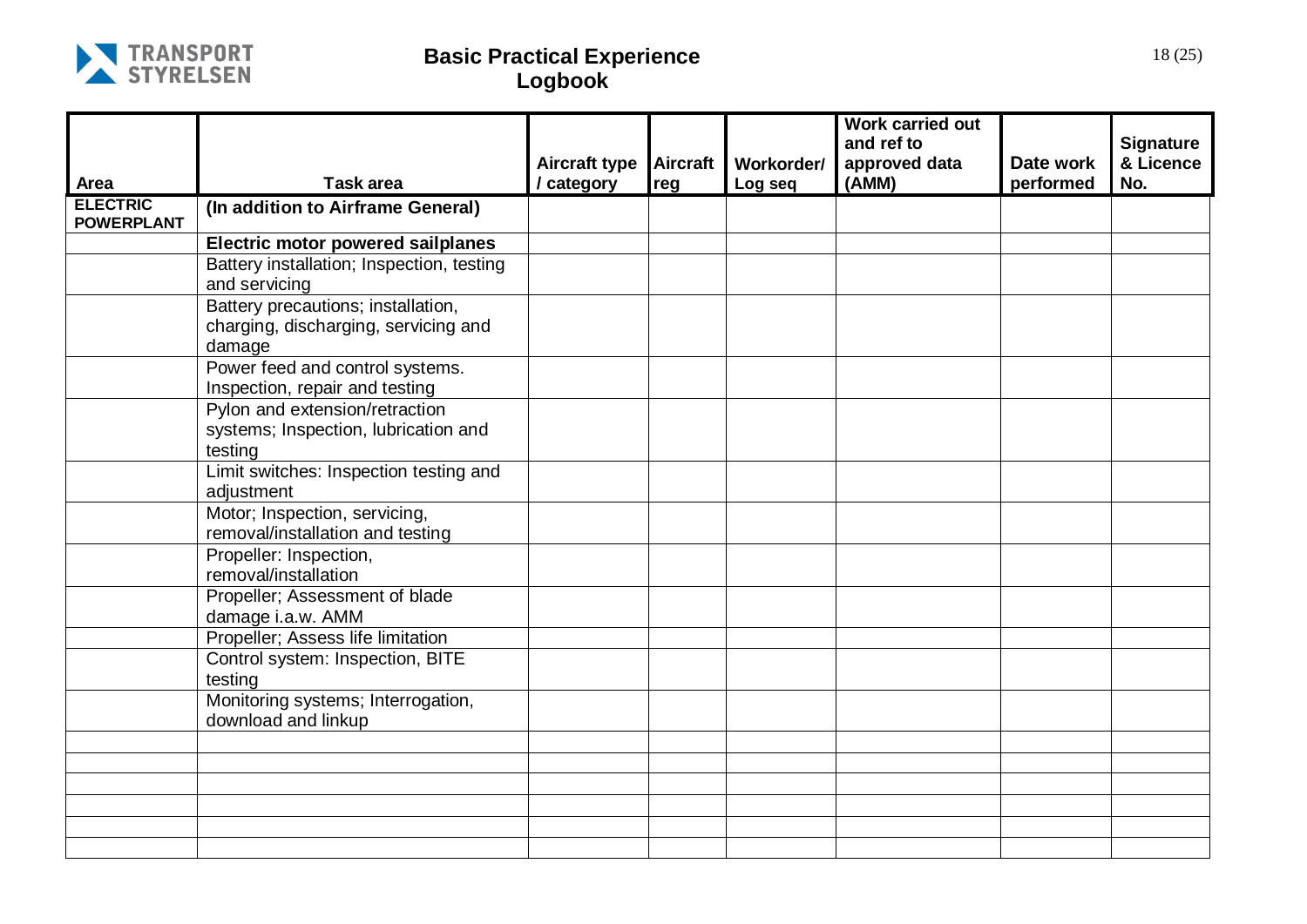

|                                 |                                                                         | <b>Aircraft type</b> | <b>Aircraft</b> | Workorder/ | <b>Work carried out</b><br>and ref to<br>approved data | Date work | <b>Signature</b><br>& Licence |
|---------------------------------|-------------------------------------------------------------------------|----------------------|-----------------|------------|--------------------------------------------------------|-----------|-------------------------------|
| Area                            | <b>Task area</b>                                                        | / category           | reg             | Log seq    | (AMM)                                                  | performed | No.                           |
| <b>JET</b><br><b>POWERPLANT</b> | (In addition to Self Sustaining Sailplane<br>and Motor Glider)          |                      |                 |            |                                                        |           |                               |
|                                 | Jet turbine powered sailplanes                                          |                      |                 |            |                                                        |           |                               |
|                                 | Engine; Inspection, servicing,                                          |                      |                 |            |                                                        |           |                               |
|                                 | removal/installation and testing                                        |                      |                 |            |                                                        |           |                               |
|                                 | Intake: inspection                                                      |                      |                 |            |                                                        |           |                               |
|                                 | Fan and IGV; Inspection and damage                                      |                      |                 |            |                                                        |           |                               |
|                                 | assessment                                                              |                      |                 |            |                                                        |           |                               |
|                                 | Combustion case; Inspection damage                                      |                      |                 |            |                                                        |           |                               |
|                                 | assessment                                                              |                      |                 |            |                                                        |           |                               |
|                                 | Exhaust collector/nozzle; Inspection,                                   |                      |                 |            |                                                        |           |                               |
|                                 | damage assessment                                                       |                      |                 |            |                                                        |           |                               |
|                                 | Jet Fuel system: Inspection, servicing                                  |                      |                 |            |                                                        |           |                               |
|                                 | and replenishment                                                       |                      |                 |            |                                                        |           |                               |
|                                 | Starting systems; Inspection, testing,<br>servicing and troubleshooting |                      |                 |            |                                                        |           |                               |
|                                 | Starting gas bottle; Inspection,<br>replenishing and testing            |                      |                 |            |                                                        |           |                               |
|                                 | Engine; assess life limitation                                          |                      |                 |            |                                                        |           |                               |
|                                 |                                                                         |                      |                 |            |                                                        |           |                               |
|                                 |                                                                         |                      |                 |            |                                                        |           |                               |
| <b>RADIO</b>                    | Avionic systems installed in<br><b>Sailplanes</b>                       |                      |                 |            |                                                        |           |                               |
|                                 | Installation of avionic systems                                         |                      |                 |            |                                                        |           |                               |
|                                 | Troubleshooting of avionic systems                                      |                      |                 |            |                                                        |           |                               |
|                                 | VHF comm; Inspection, testing and                                       |                      |                 |            |                                                        |           |                               |
|                                 | troubleshooting                                                         |                      |                 |            |                                                        |           |                               |
|                                 | XPDR: Inspection, testing and                                           |                      |                 |            |                                                        |           |                               |
|                                 | troubleshooting                                                         |                      |                 |            |                                                        |           |                               |
|                                 |                                                                         |                      |                 |            |                                                        |           |                               |
|                                 |                                                                         |                      |                 |            |                                                        |           |                               |
|                                 |                                                                         |                      |                 |            |                                                        |           |                               |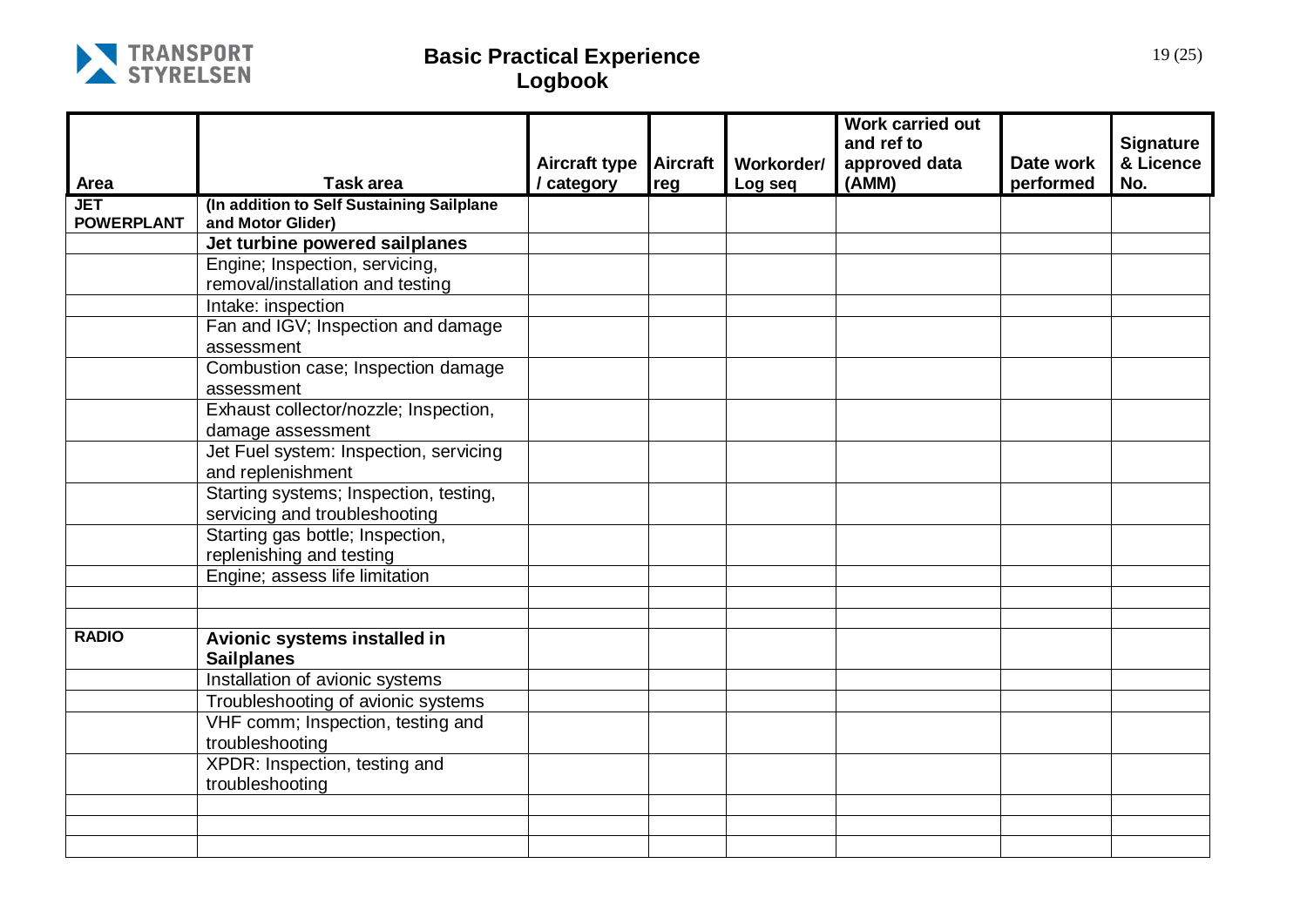

| Area          | Task area                            | <b>Aircraft type</b><br>/ category | <b>Aircraft</b><br>reg | Workorder/<br>Log seq | Work carried out<br>and ref to<br>approved data<br>(AMM) | Date work<br>performed | <b>Signature</b><br>& Licence<br>No. |
|---------------|--------------------------------------|------------------------------------|------------------------|-----------------------|----------------------------------------------------------|------------------------|--------------------------------------|
| <b>ENGINE</b> | Overhaul of non-type certified       |                                    |                        |                       |                                                          |                        |                                      |
|               | engines                              |                                    |                        |                       |                                                          |                        |                                      |
|               | Strip and inspect engines            |                                    |                        |                       |                                                          |                        |                                      |
|               | NDT of internal components           |                                    |                        |                       |                                                          |                        |                                      |
|               | Wear and damage assessment           |                                    |                        |                       |                                                          |                        |                                      |
|               | Reconditioning of parts              |                                    |                        |                       |                                                          |                        |                                      |
|               | Assembly and testing of engine       |                                    |                        |                       |                                                          |                        |                                      |
|               | Inspection of engine accessories     |                                    |                        |                       |                                                          |                        |                                      |
|               | Reconditioning of engine accessories |                                    |                        |                       |                                                          |                        |                                      |
|               |                                      |                                    |                        |                       |                                                          |                        |                                      |
|               |                                      |                                    |                        |                       |                                                          |                        |                                      |
|               |                                      |                                    |                        |                       |                                                          |                        |                                      |
|               |                                      |                                    |                        |                       |                                                          |                        |                                      |
|               |                                      |                                    |                        |                       |                                                          |                        |                                      |
|               |                                      |                                    |                        |                       |                                                          |                        |                                      |
|               |                                      |                                    |                        |                       |                                                          |                        |                                      |
|               |                                      |                                    |                        |                       |                                                          |                        |                                      |
|               |                                      |                                    |                        |                       |                                                          |                        |                                      |
|               |                                      |                                    |                        |                       |                                                          |                        |                                      |
|               |                                      |                                    |                        |                       |                                                          |                        |                                      |
|               |                                      |                                    |                        |                       |                                                          |                        |                                      |
|               |                                      |                                    |                        |                       |                                                          |                        |                                      |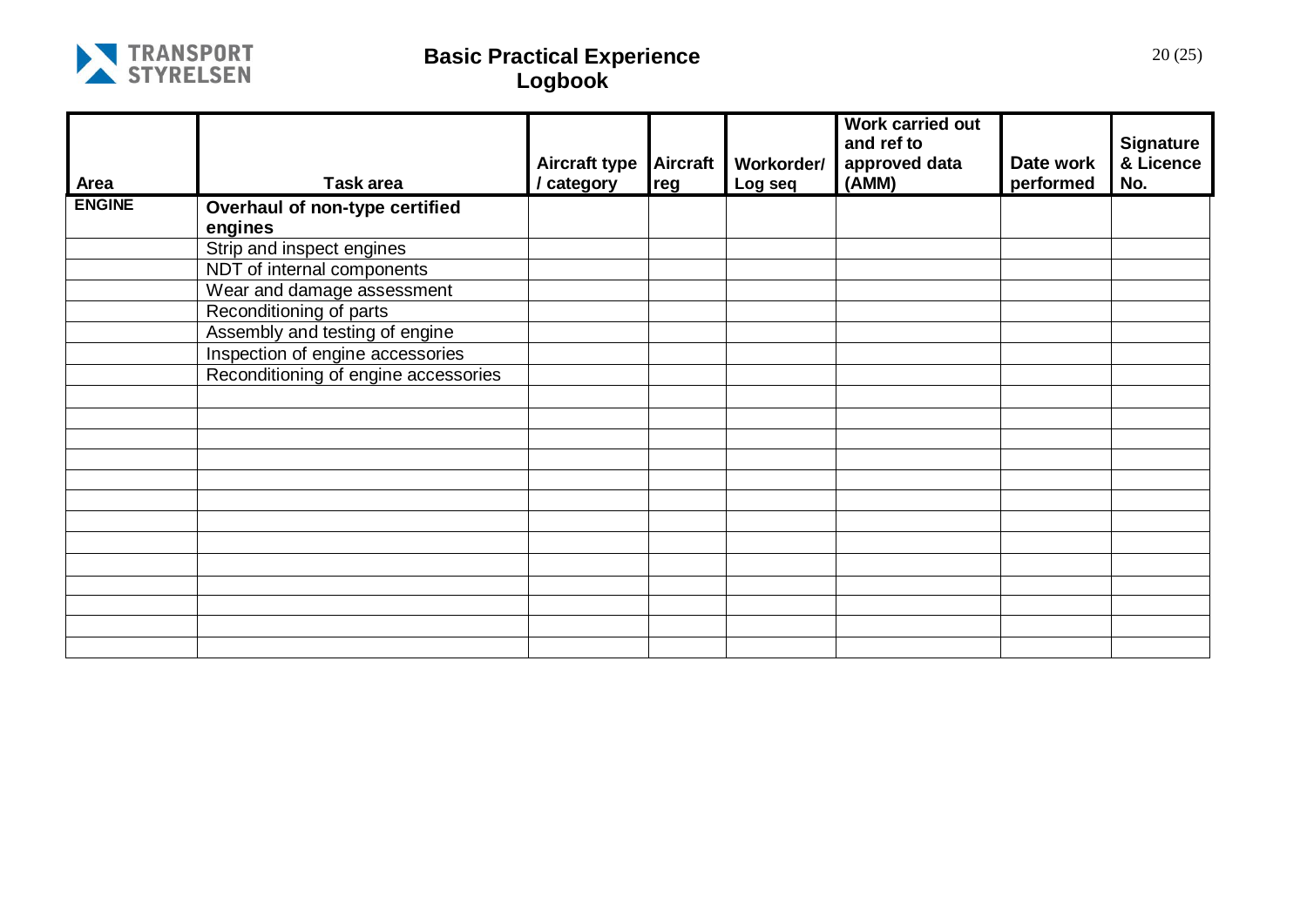

| Area | Task area | Aircraft type<br>/ category | <b>Aircraft</b><br>reg | Workorder/<br>Log seq | Work carried out<br>and ref to<br>approved data<br>(AMM) | Date work<br>performed | Signature<br>& Licence<br>No. |
|------|-----------|-----------------------------|------------------------|-----------------------|----------------------------------------------------------|------------------------|-------------------------------|
|      |           |                             |                        |                       |                                                          |                        |                               |
|      |           |                             |                        |                       |                                                          |                        |                               |
|      |           |                             |                        |                       |                                                          |                        |                               |
|      |           |                             |                        |                       |                                                          |                        |                               |
|      |           |                             |                        |                       |                                                          |                        |                               |
|      |           |                             |                        |                       |                                                          |                        |                               |
|      |           |                             |                        |                       |                                                          |                        |                               |
|      |           |                             |                        |                       |                                                          |                        |                               |
|      |           |                             |                        |                       |                                                          |                        |                               |
|      |           |                             |                        |                       |                                                          |                        |                               |
|      |           |                             |                        |                       |                                                          |                        |                               |
|      |           |                             |                        |                       |                                                          |                        |                               |
|      |           |                             |                        |                       |                                                          |                        |                               |
|      |           |                             |                        |                       |                                                          |                        |                               |
|      |           |                             |                        |                       |                                                          |                        |                               |
|      |           |                             |                        |                       |                                                          |                        |                               |
|      |           |                             |                        |                       |                                                          |                        |                               |
|      |           |                             |                        |                       |                                                          |                        |                               |
|      |           |                             |                        |                       |                                                          |                        |                               |
|      |           |                             |                        |                       |                                                          |                        |                               |
|      |           |                             |                        |                       |                                                          |                        |                               |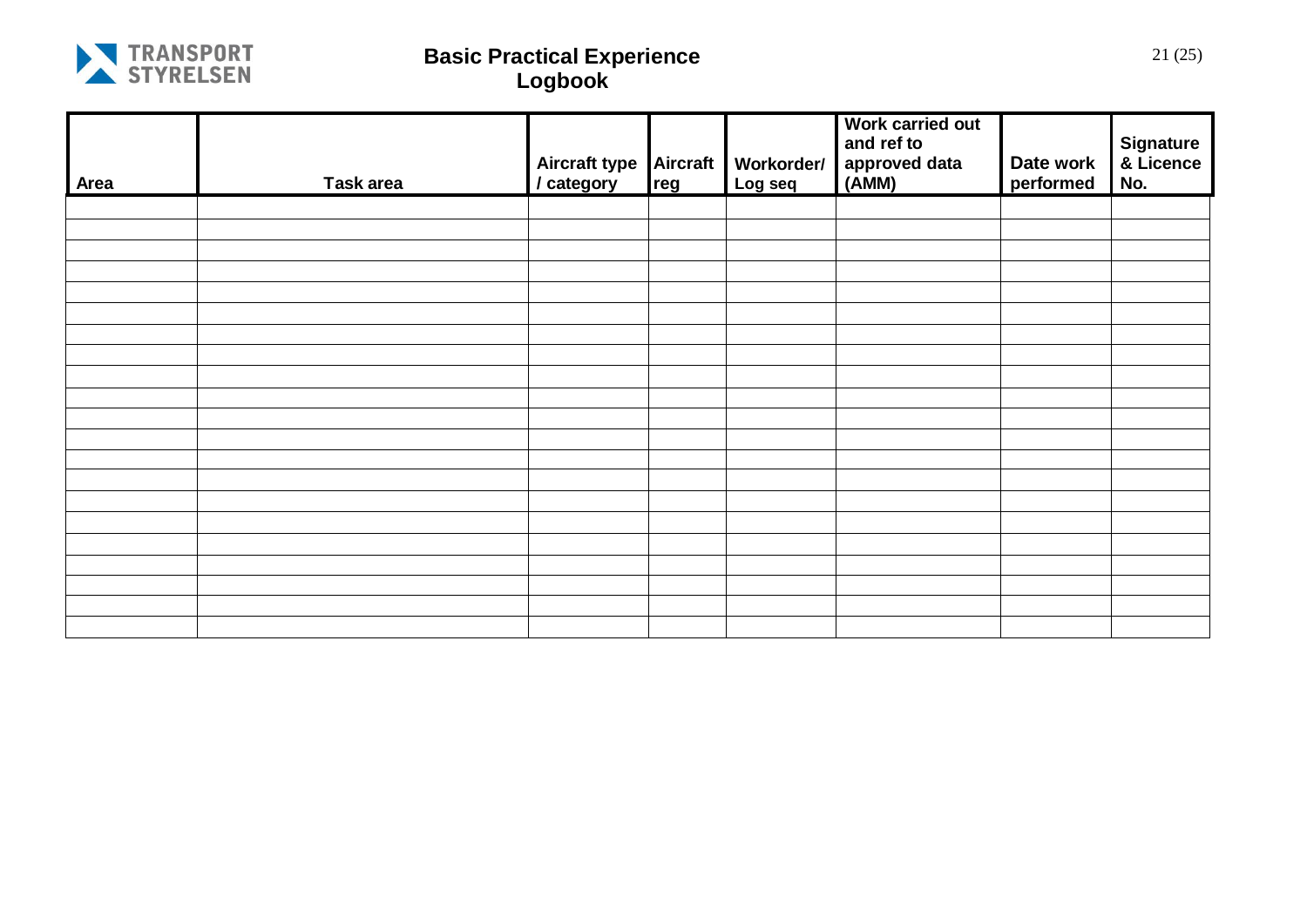

| Area | Task area | Aircraft type<br>/ category | <b>Aircraft</b><br>reg | Workorder/<br>Log seq | Work carried out<br>and ref to<br>approved data<br>(AMM) | Date work<br>performed | <b>Signature</b><br>& Licence<br>No. |
|------|-----------|-----------------------------|------------------------|-----------------------|----------------------------------------------------------|------------------------|--------------------------------------|
|      |           |                             |                        |                       |                                                          |                        |                                      |
|      |           |                             |                        |                       |                                                          |                        |                                      |
|      |           |                             |                        |                       |                                                          |                        |                                      |
|      |           |                             |                        |                       |                                                          |                        |                                      |
|      |           |                             |                        |                       |                                                          |                        |                                      |
|      |           |                             |                        |                       |                                                          |                        |                                      |
|      |           |                             |                        |                       |                                                          |                        |                                      |
|      |           |                             |                        |                       |                                                          |                        |                                      |
|      |           |                             |                        |                       |                                                          |                        |                                      |
|      |           |                             |                        |                       |                                                          |                        |                                      |
|      |           |                             |                        |                       |                                                          |                        |                                      |
|      |           |                             |                        |                       |                                                          |                        |                                      |
|      |           |                             |                        |                       |                                                          |                        |                                      |
|      |           |                             |                        |                       |                                                          |                        |                                      |
|      |           |                             |                        |                       |                                                          |                        |                                      |
|      |           |                             |                        |                       |                                                          |                        |                                      |
|      |           |                             |                        |                       |                                                          |                        |                                      |
|      |           |                             |                        |                       |                                                          |                        |                                      |
|      |           |                             |                        |                       |                                                          |                        |                                      |
|      |           |                             |                        |                       |                                                          |                        |                                      |
|      |           |                             |                        |                       |                                                          |                        |                                      |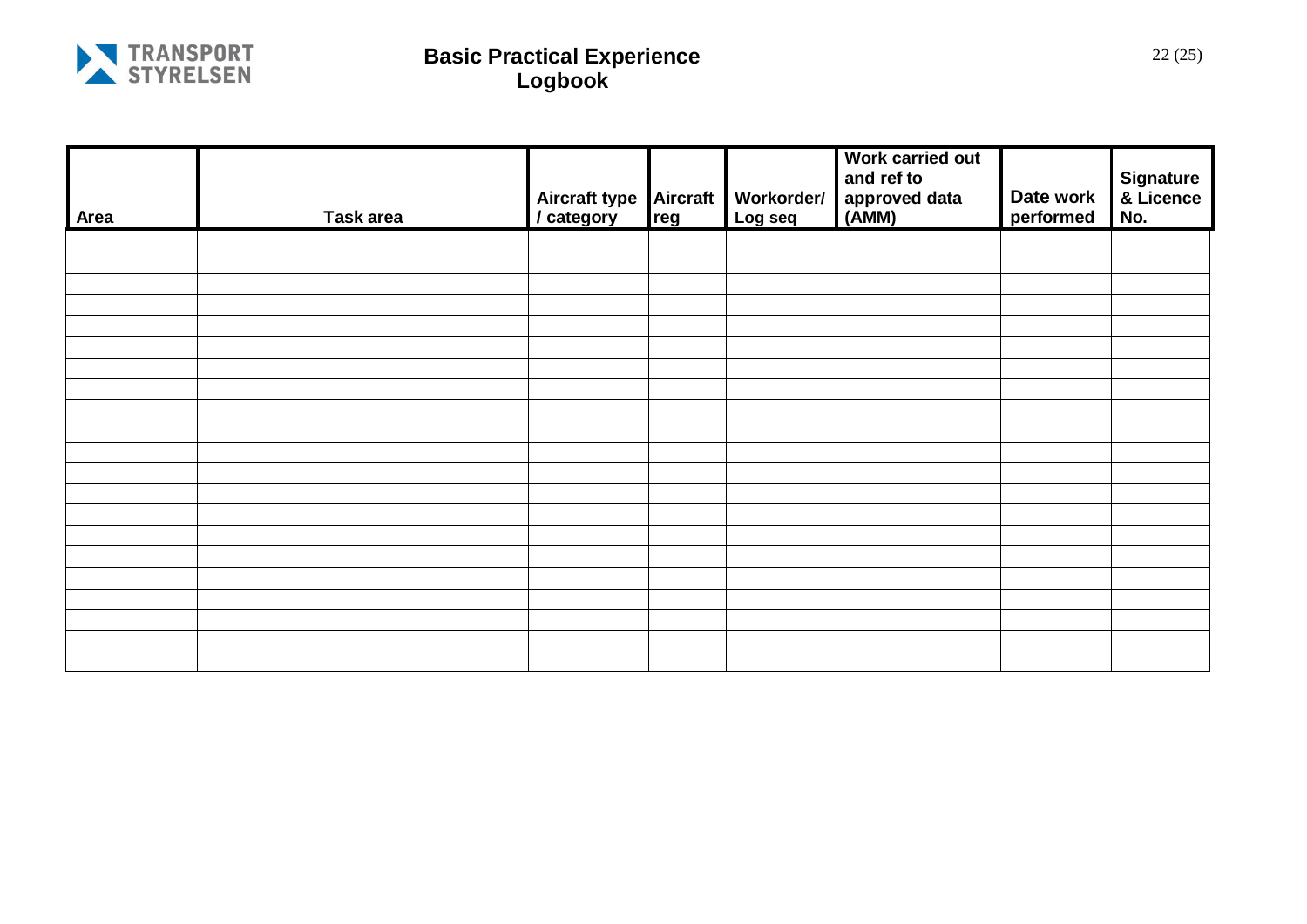

| Area | Task area | Aircraft type<br>/ category | <b>Aircraft</b><br>reg | Workorder/<br>Log seq | Work carried out<br>and ref to<br>approved data<br>$(\overline{AMM})$ | Date work<br>performed | Signature<br>& Licence<br>No. |
|------|-----------|-----------------------------|------------------------|-----------------------|-----------------------------------------------------------------------|------------------------|-------------------------------|
|      |           |                             |                        |                       |                                                                       |                        |                               |
|      |           |                             |                        |                       |                                                                       |                        |                               |
|      |           |                             |                        |                       |                                                                       |                        |                               |
|      |           |                             |                        |                       |                                                                       |                        |                               |
|      |           |                             |                        |                       |                                                                       |                        |                               |
|      |           |                             |                        |                       |                                                                       |                        |                               |
|      |           |                             |                        |                       |                                                                       |                        |                               |
|      |           |                             |                        |                       |                                                                       |                        |                               |
|      |           |                             |                        |                       |                                                                       |                        |                               |
|      |           |                             |                        |                       |                                                                       |                        |                               |
|      |           |                             |                        |                       |                                                                       |                        |                               |
|      |           |                             |                        |                       |                                                                       |                        |                               |
|      |           |                             |                        |                       |                                                                       |                        |                               |
|      |           |                             |                        |                       |                                                                       |                        |                               |
|      |           |                             |                        |                       |                                                                       |                        |                               |
|      |           |                             |                        |                       |                                                                       |                        |                               |
|      |           |                             |                        |                       |                                                                       |                        |                               |
|      |           |                             |                        |                       |                                                                       |                        |                               |
|      |           |                             |                        |                       |                                                                       |                        |                               |
|      |           |                             |                        |                       |                                                                       |                        |                               |
|      |           |                             |                        |                       |                                                                       |                        |                               |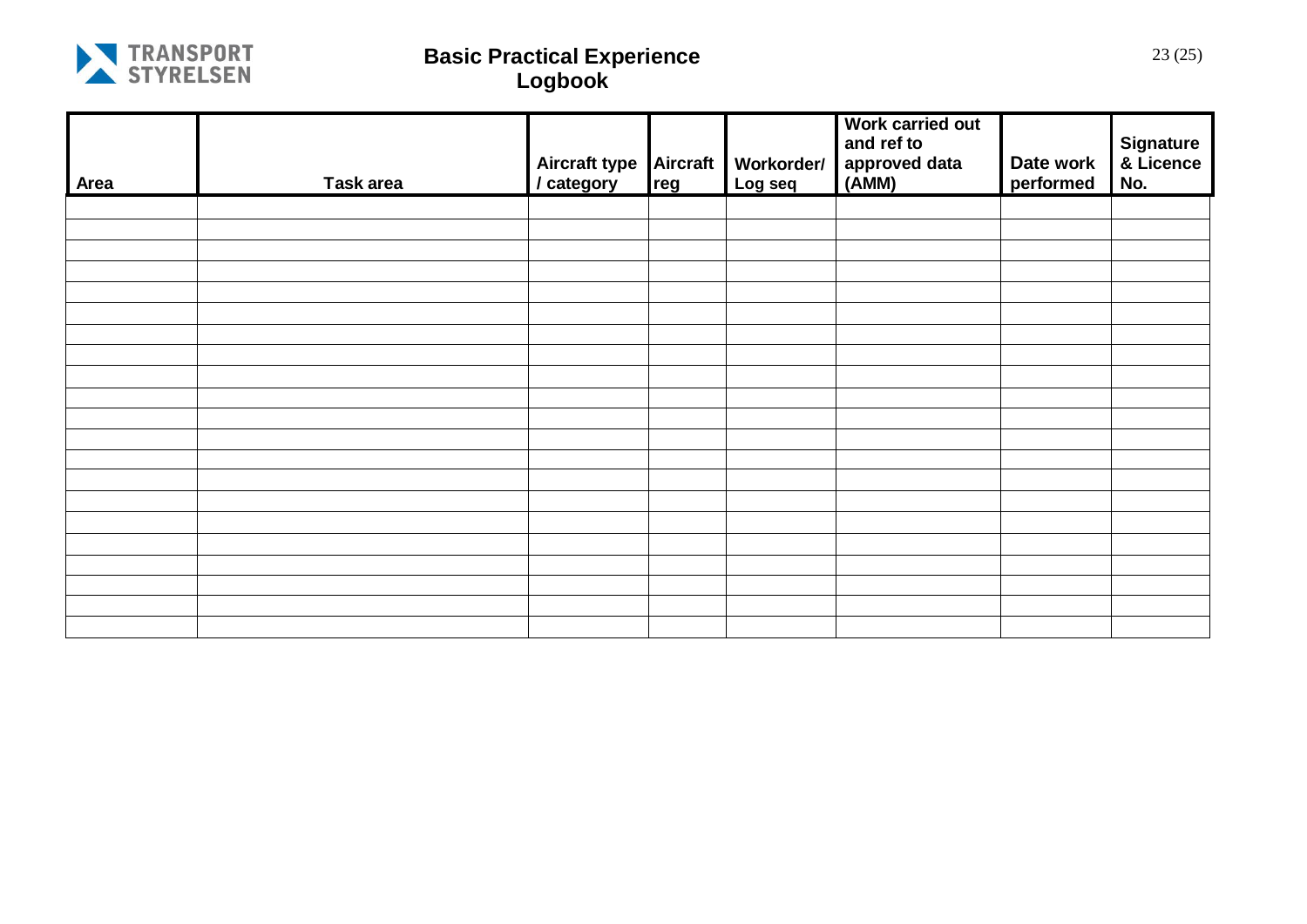

| Area | Task area | Aircraft type<br>/ category | <b>Aircraft</b><br>reg | Workorder/<br>Log seq | Work carried out<br>and ref to<br>$^{\prime}$ approved data<br>(AMM) | Date work<br>performed | Signature<br>& Licence<br>No. |
|------|-----------|-----------------------------|------------------------|-----------------------|----------------------------------------------------------------------|------------------------|-------------------------------|
|      |           |                             |                        |                       |                                                                      |                        |                               |
|      |           |                             |                        |                       |                                                                      |                        |                               |
|      |           |                             |                        |                       |                                                                      |                        |                               |
|      |           |                             |                        |                       |                                                                      |                        |                               |
|      |           |                             |                        |                       |                                                                      |                        |                               |
|      |           |                             |                        |                       |                                                                      |                        |                               |
|      |           |                             |                        |                       |                                                                      |                        |                               |
|      |           |                             |                        |                       |                                                                      |                        |                               |
|      |           |                             |                        |                       |                                                                      |                        |                               |
|      |           |                             |                        |                       |                                                                      |                        |                               |
|      |           |                             |                        |                       |                                                                      |                        |                               |
|      |           |                             |                        |                       |                                                                      |                        |                               |
|      |           |                             |                        |                       |                                                                      |                        |                               |
|      |           |                             |                        |                       |                                                                      |                        |                               |
|      |           |                             |                        |                       |                                                                      |                        |                               |
|      |           |                             |                        |                       |                                                                      |                        |                               |
|      |           |                             |                        |                       |                                                                      |                        |                               |
|      |           |                             |                        |                       |                                                                      |                        |                               |
|      |           |                             |                        |                       |                                                                      |                        |                               |
|      |           |                             |                        |                       |                                                                      |                        |                               |
|      |           |                             |                        |                       |                                                                      |                        |                               |